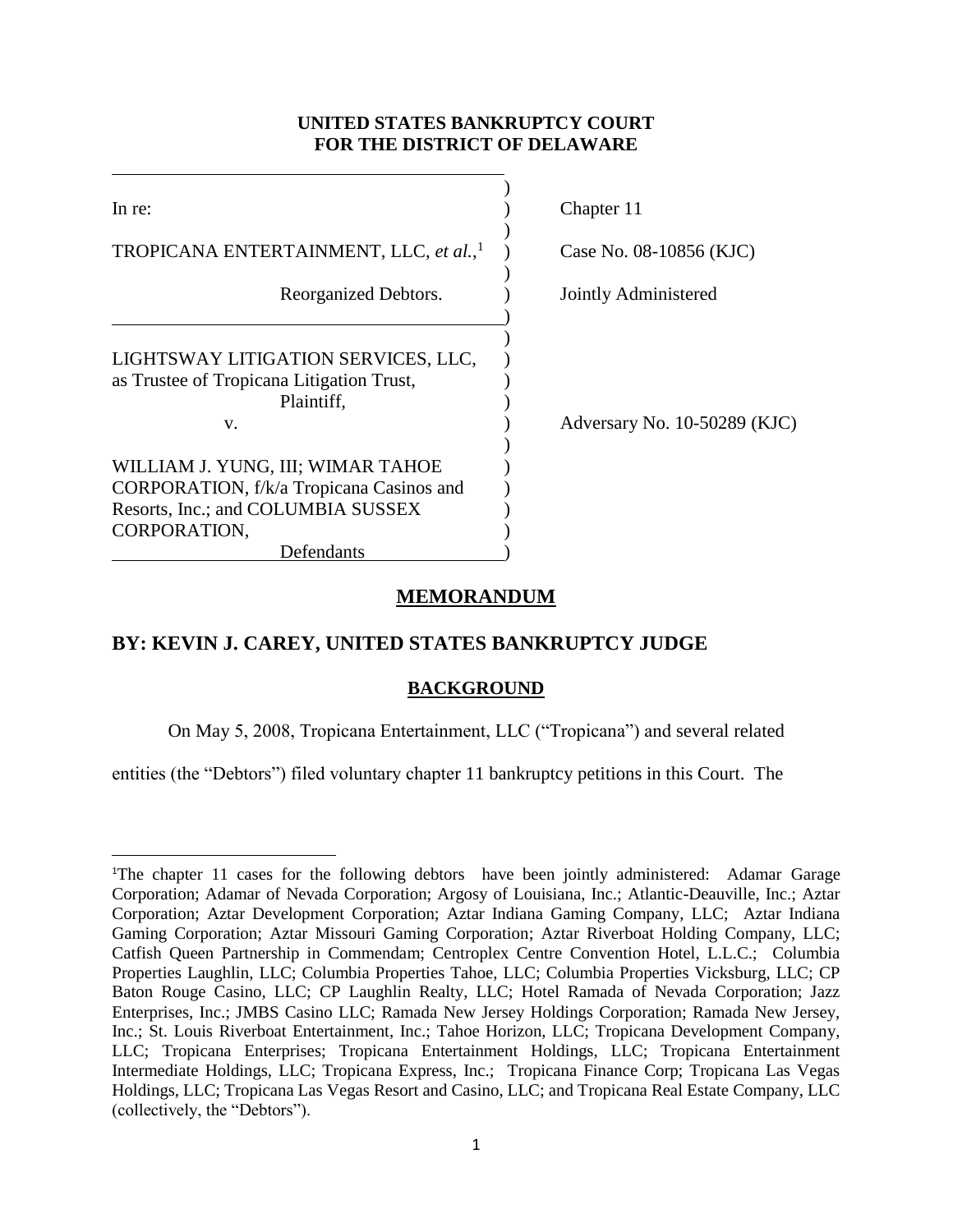Debtors were affiliated hotels and casinos located in Nevada, Mississippi, New Jersey, Indiana and Louisiana. On May 6, 2008, an ad hoc consortium of senior subordinated noteholders filed an emergency motion for appointment of chapter 11 trustee to replace William J. Yung, III ("Yung"), who was the director, chief executive, and 100% owner of all equity securities of Tropicana Casino and Resorts, Inc., the Debtors' ultimate parent company  $2$  (the "Chapter 11 Trustee Motion") (Main Case D.I. 37). The Official Committee of Unsecured Creditors filed a limited joinder to the Chapter 11 Trustee Motion (Main Case D.I. 289). On July 2, 2008, the Court entered an Order approving the parties' resolution of the Chapter 11 Trustee Motion which, *inter alia*, provided for Yung's resignation from the board of Debtor Tropicana Entertainment Holdings, LLC, and its direct and indirect Debtor subsidiaries, and all other Debtors (Main Case D.I. 485).

In March 2009, Wimar Tahoe Corporation<sup>3</sup> ("Wimar") and Columbia Sussex Corporation ("Columbia"), two entities that are controlled by Yung, filed motions for allowance and immediate payment of administrative expense claims against the Debtors (Main Case D.I.'s 1782, 1784). Objections to Wimar's and Columbia's administrative expense claims were filed by The Official Committee of Unsecured Creditors (the "Creditors Committee") (Main Case D.I. 1924) and the Steering Committee of Senior Secured Lenders (Main Case D.I. 1939).<sup>4</sup>

<sup>&</sup>lt;sup>2</sup> In 1990, Yung incorporated Wimar Tahoe Corporation ("Wimar"), which was later renamed Tropicana Casinos and Resorts, Inc. ("TCR"). After the Debtors filed bankruptcy, TCR changed its name back to Wimar. (Am. Compl. p. 8, n. 4). The Amended Complaint refers to Wimar, TCR, or just "Tropicana" interchangeably. I will use the company's current name "Wimar."

<sup>3</sup> *See* n. 2, *supra.*

<sup>4</sup> On August 4, 2010, Wimar and Columbia filed motions for summary judgment on their motions for payment of administrative expense claims (Main Case D.I.'s 3020, 3022), which are pending.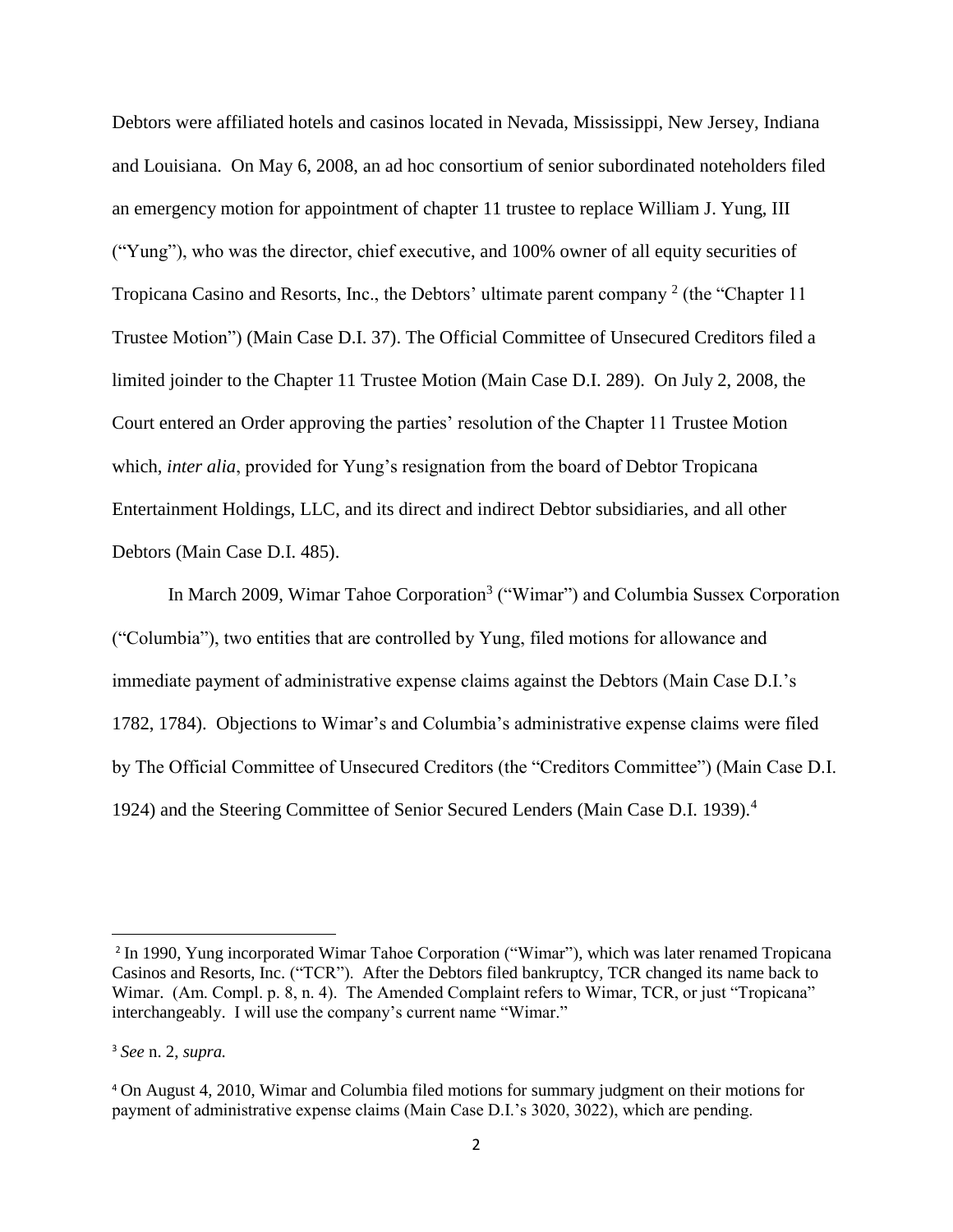On May 5, 2009, the Court entered Orders (Main Case D.I.'s 2001, 2002) confirming the *First Amended Joint Plan of Reorganization of Tropicana Entertainment, LLC and Certain of its Debtor Affiliates Under Chapter 11 of the Bankruptcy Code* (the "OpCo Plan") and the *First Amended Joint Plan of Reorganization of Tropicana Las Vegas Holdings, LLC and Certain of its Debtor Affiliates Under Chapter 11 of the Bankruptcy Code* (the "LandCo Plan" and, together with the OpCo Plan, the "Plans"). The Plans created a Litigation Trust to pursue certain "Insider Causes of Action" for the benefit of certain classes of unsecured creditors.<sup>5</sup> Lightsway Litigation Services, LLC was appointed as the trustee of the Litigation Trust (the "Trustee").

On February 17, 2010, the Trustee filed a complaint against Yung, Wimar, Columbia and others asserting claims for breach of fiduciary obligations, breach of contract, breach of the implied covenant of fair dealing, and equitable subordination. The defendants filed a motion to dismiss the complaint and, after a hearing, the Court entered an Order denying the motions to dismiss, but directing the Trustee to file an amended complaint. (Adv.D.I. 37.) On February 9, 2011, the Trustee filed the First Amended Complaint (the "Amended Complaint") (Adv. D.I. 44) against Yung, Wimar and Columbia (the "Defendants"). The Amended Complaint asserts five claims: (i) breach of fiduciary obligations; (ii) aiding and abetting breach of fiduciary

l

<sup>5</sup> *See* Article IV.B.5 of the OpCo Plan and Article IV.G of the LandCo Plan. The Plans defined "Insiders Causes of Action" as meaning all "(a) Claims, causes of action, demands, rights, actions, suits, obligations, liabilities, accounts, defenses, offsets, powers, privileges, licenses, and franchises; (b) all rights of setoff, counterclaim, or recoupment and Claims on contracts or for breaches of duties imposed by law; (c) rights to object to Insider Claims or Yung Interests; (d) Claims pursuant to sections 362, 510, 542, 543, 544, 545, 546, 547, 548, 549, 550, or 553 of the Bankruptcy Code; and (e ) Claims and defenses of fraud, mistake, duress and usury and any other defenses set forth in section 558 of the Bankruptcy Code of any kind or character whatsoever, known or unknown, contingent or non-contingent, matured or unmatured, suspected or unsuspected, whether arising before, on, or after the Petition Date, including through the Effective Date, in contract, in tort, in law, or in equity, or pursuant to any other theory of law, that can or may be asserted against one or more of the Yung Entities or in respect of the Insider Claims or the Yung Interests." *See* Plans, Article I.A.63.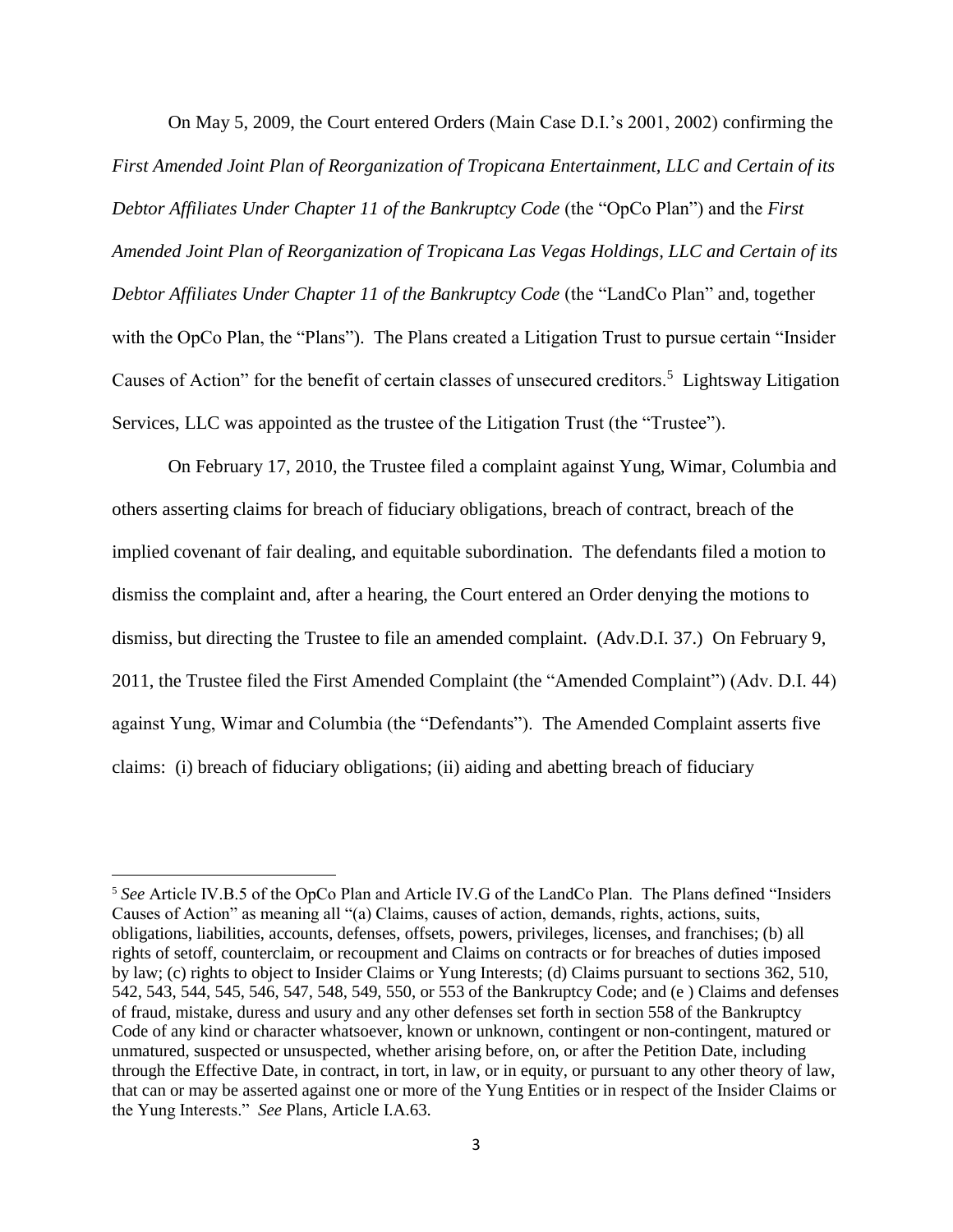obligations; (iii) breach of contract; (iv) breach of the covenant of good faith and fair dealing; and (v) equitable subordination.

The Defendants filed a motion to dismiss the Amended Complaint (the "Motion to Dismiss") (Adv. D.I. 59). The matter was fully briefed and oral argument was held. For the reasons stated herein, the Motion to Dismiss will be granted in part and denied in part.

#### **JURISDICTION**

The Court has jurisdiction over this matter pursuant to 28 U.S.C. §§ 1334  $\&$  157(a). Bankruptcy judges are permitted to hear, determine and enter appropriate orders and judgments on core proceedings arising under title 11 or arising in a case under title 11. 28 U.S.C.  $§157(b)(1)$ . A claim will "arise under" title 11 if "the Bankruptcy Code creates the cause of action or provides the substantive right invoked." *Stoe v. Flaherty*, 436 F.3d 209, 217 (3d Cir. 2006) quoting *Halper v. Halper*, 164 F.3d 830, 836-37 n.7 (3d Cir. 1999). The equitable subordination claim in the Amended Complaint is a core proceeding that "arises under" the Bankruptcy Code, specifically §510(c).

The remaining claims for breach of fiduciary obligations, aiding and abetting a breach of fiduciary obligations, breach of contract, and breach of the covenant of good faith and fair dealing are typically non-core proceedings that do not arise in or arise under title 11. However, Wimar and Columbia filed administrative and priority claims against the Debtor's estate. The Debtors and other creditors have objected to the allowance of those claims. The Trustee asserts that determination of the claims asserted in this adversary proceeding are necessary to a determination on the allowance of Defendants' claims. Therefore, the issues may be considered core pursuant to §157(b)(2)(B). *See Stern v. Marshall*, 564 U.S. \_\_\_, 131 S.Ct. 2594, 2617, 180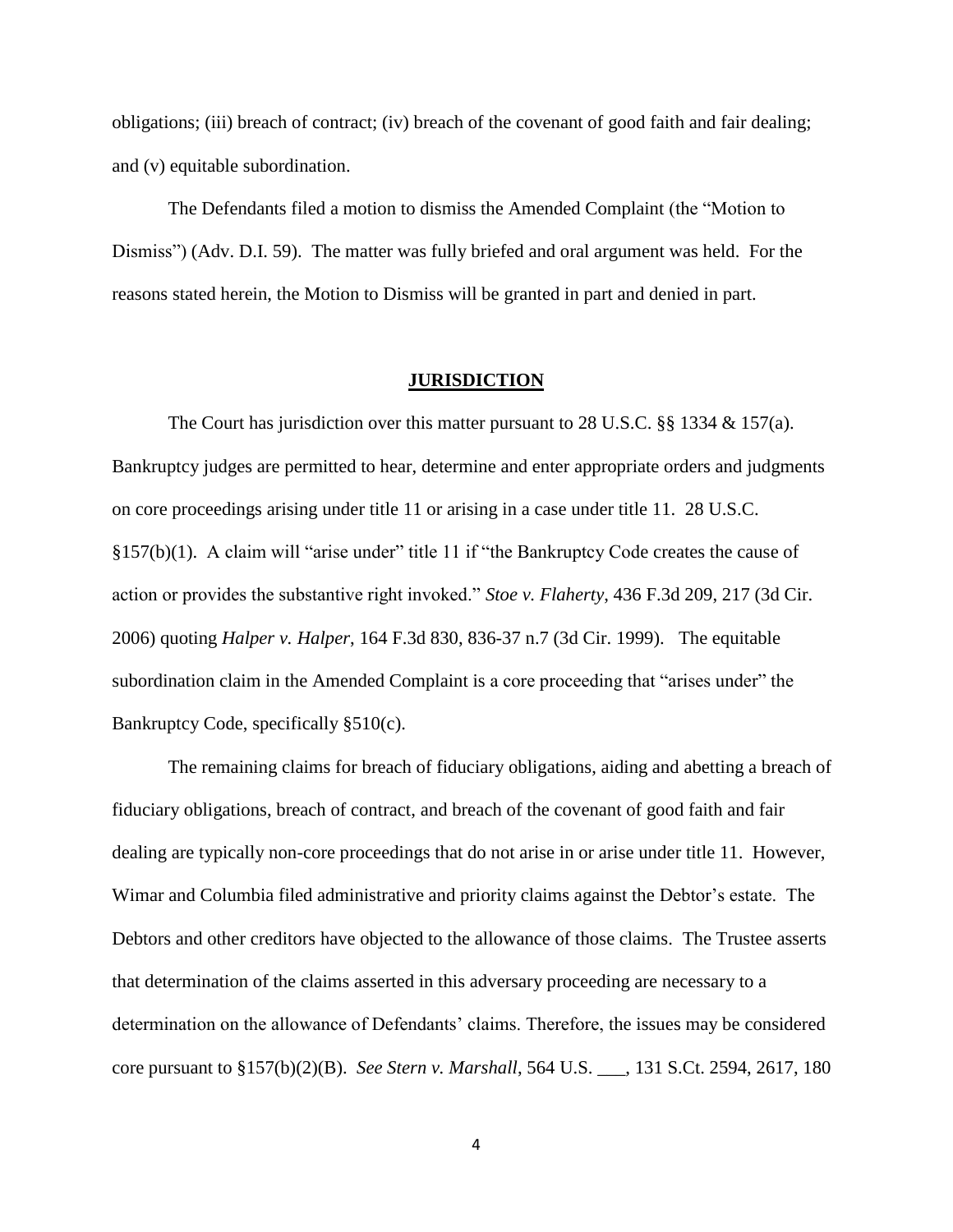L.Ed. 2d 475 (2011) discussing and quoting *Lagenkam v. Culp,* 498 U.S. 42, 44-45, 111 S.Ct. 330, 112 L.Ed.2d 343 (1990) ("[The *Lagenkamp* Court explained] that a preferential transfer claim can be heard in bankruptcy when the allegedly favored creditor has filed a claim, because *then* 'the ensuing preference action by the trustee become<sup>[s]</sup> integral to the restructuring of the debtor-creditor relationship.' . . . If, in contrast, the creditor has not filed a proof of claim, the trustee's preference action does *not* 'become[ ] part of the claims-allowance process' subject to resolution by the bankruptcy court.")

The claims fall within the confines of post-confirmation related-to jurisdiction. In *Binder v. Price Waterhouse & Co., LLP (In re Resorts Int'l, Inc.)*, 372 F.3d 154, 168-69 (3d Cir. 2004), the Third Circuit noted:

[T]he jurisdiction of the non-Article III bankruptcy courts is limited after confirmation of a plan. But where there is a close nexus to the bankruptcy plan or proceeding, as when a matter affects the interpretation, implementation, consummation, execution, or administration of a confirmed plan or incorporated litigation trust agreement, retention of post-confirmation bankruptcy court jurisdiction is normally appropriate.

The Trustee was granted authority to pursue the Debtors' claims in this adversary proceeding through a litigation trust agreement established under the Plans. Further, the parties have consented to this Court's entering a final order on non-core matters. (Main D.I. 3596 at 35-36.) 28 U.S.C. §157(c)(2) (When all of the parties consent, a bankruptcy judge may hear a non-core proceeding that is related to a bankruptcy case and enter all appropriate orders and judgments, subject to review by the district court pursuant to 28 U.S.C. §158.)

The Bankruptcy Court also has the power to enter an order on a motion to dismiss even if the matter is non-core or it has no authority to enter a final order on the merits. *Burtch v. Owlstone, Inc. (In re Advance Nanotech, Inc.),* 2014 WL 1320145, \*2 (Bankr.D.Del. Apr. 2,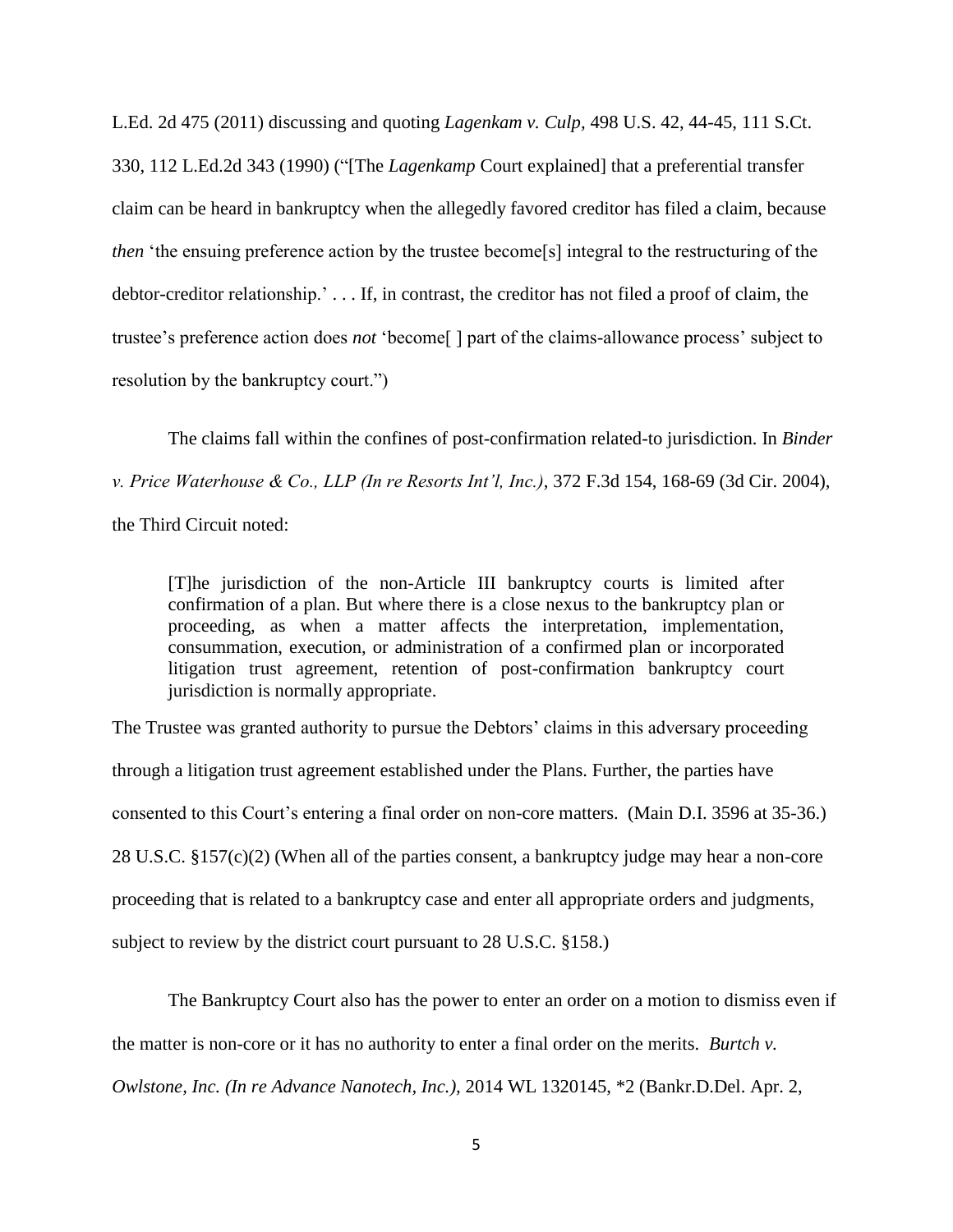2014) citing *In re Trinsum Grp., Inc.,* 467 B.R. 734, 739 (Bankr.S.D.N.Y.2012) ("After *Stern v. Marshall*, the ability of bankruptcy judges to enter interlocutory orders in proceedings . . . has been reaffirmed . . . ."); *Boyd v. King Par, LLC,* Case No. 11–CV–1106, 2011 WL 5509873, at \*5 (W.D.Mich. Nov. 10, 2011) ("[U]ncertainty regarding the bankruptcy court's ability to enter a final judgment . . . does not deprive the bankruptcy court of the power to entertain all pretrial proceedings, including summary judgment motions."). <sup>6</sup>

### **FACTUAL ALLEGATIONS**

The Debtors were affiliated hotels and casinos wholly owned by parent company Wimar, formerly known as Tropicana Casino and Resorts, Inc. ("TCR"). Wimar was solely owned by Yung, who was the sole director and chief operating officer of Wimar. (Am. Compl. 17.) Yung was the sole director of fifteen Debtors,<sup>7</sup> the sole manager of two Debtors, $\delta$  and the chief

executive officer of the sole manager or the sole member of fifteen other Debtors.<sup>9</sup> (*Id.*)

<sup>&</sup>lt;sup>6</sup> If it is later determined that a final order or judgment by this Court in this matter is not consistent with Article III of the United States Constitution, then this Memorandum and Order are submitted as proposed findings of fact and conclusions of law for the District Court to consider in accordance with the District Court's Amended Standing Order of Reference dated February 29, 2012.

<sup>7</sup> The Amended Complaint alleges that Yung was the sole director of Adamar Garage Corporation; Adamar of Nevada Corporation; Argosy of Louisiana, Inc.; Atlantic-Deauville, Inc.; Aztar Corporation; Aztar Development Corporation; Aztar Indiana Gaming Corporation; Aztar Missouri Gaming Corporation; Hotel Ramada of Nevada Corporation; Jazz Enterprises, Inc.; Ramada New Jersey Holdings Corporation; Ramada New Jersey, Inc.; St. Louis Riverboat Entertainment, Inc.; Tropicana Express, Inc.; and Tropicana Finance Corp.

<sup>&</sup>lt;sup>8</sup> The Amended Complaint alleges that Yung was the sole manager of Columbia Properties Vicksburg, LLC and JMBS Casino LLC.

<sup>&</sup>lt;sup>9</sup> The Amended Complaint alleges that Yung was the chief executive officer of the sole manager or sole member of Aztar Indiana Gaming Company, LLC; Aztar Riverboat Holdings Company, LLC; Centroplex Centre Convention Hotel LLC; Columbia Properties Laughlin, LLC; Columbia Properties Tahoe, LLC; CP Baton Rouge Casino, LLC; CP Laughlin Realty, LLC; Tahoe Horizon, LLC; Tropicana Development Company, LLC; Tropicana Entertainment Holdings, LLC; Tropicana Entertainment Intermediate Holdings, LLC; Tropicana Las Vegas Holdings, LLC; Tropicana Las Vegas Resort and Casino, LLC; Tropicana Entertainment LLC; and Tropicana Real Estate Company, LLC.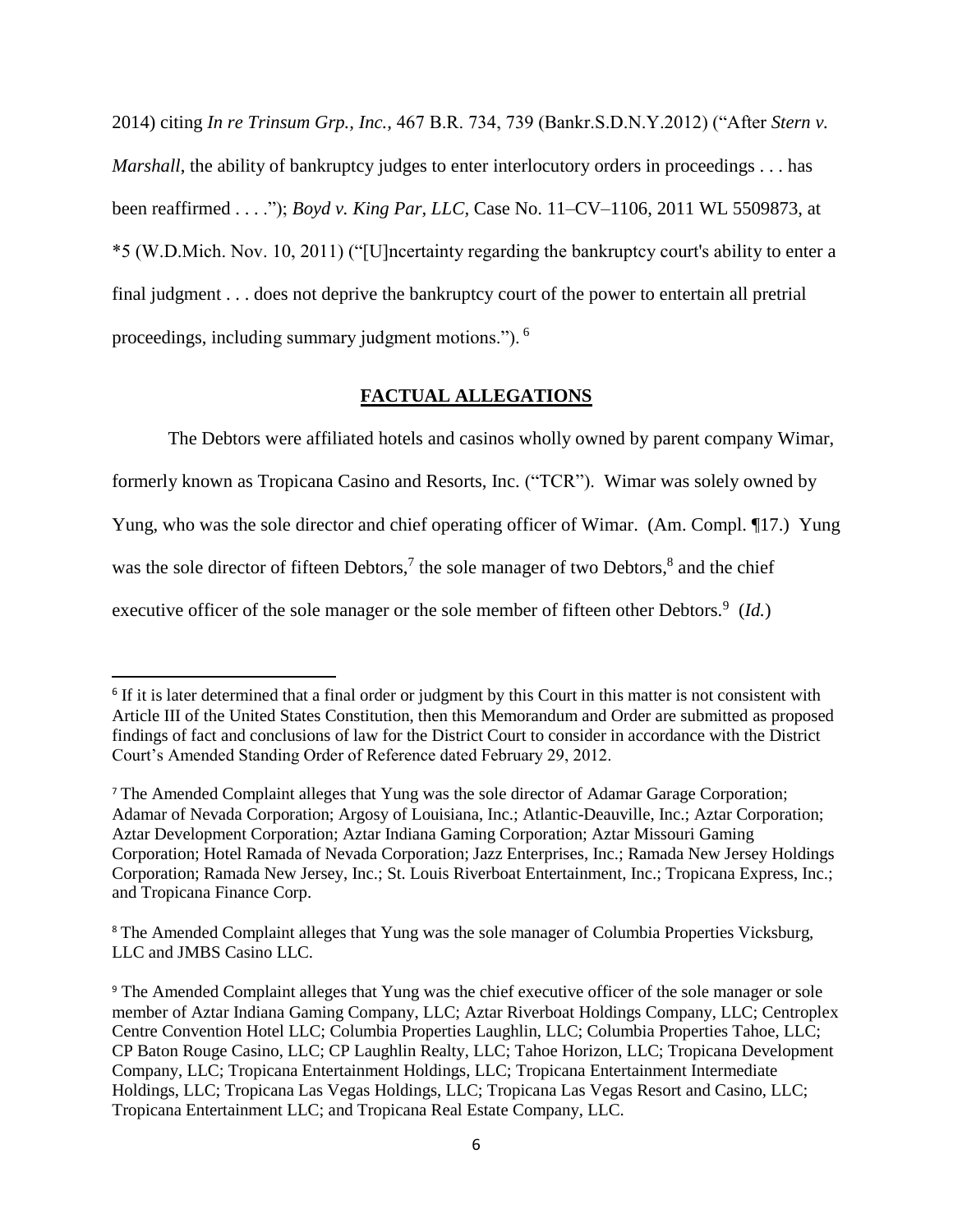Yung founded Columbia in 1972 and eventually "amassed a portfolio of more than 70 hotels." (Am. Compl.  $\llbracket 21.$ ) In 1990, Yung created Wimar to purchase, develop and operate a number of casino properties. (Am. Compl.  $\P$ 22.) In May 2006, Wimar entered into an agreement to acquire Aztar, Inc. ("Aztar"), which owned five casino properties: Tropicana Atlantic City; Tropicana Las Vegas; Casino Aztar Evansville in Indiana; the Tropicana Express Hotel and Casino in Laughlin, Nevada; and the Casino Aztar Caruthersville in Missouri. (Am. Compl. ¶24.) On January 3, 2007, Wimar acquired all of the outstanding stock of Aztar for approximately \$2.1 billion in cash (the "Aztar Acquisition"). (*Id.*) In connection with the Aztar Acquisition, Yung publicly acknowledged that "we have limited experience operating a fullscale casino resort in the Atlantic City or Las Vegas markets," and "given its size, operating Aztar may strain our management resources and the integration of Aztar may divert the attention of our management team from other important business concerns." (Am. Compl. ¶26.)

### a. Tropicana Atlantic City<sup>10</sup>

l

During first month after the Aztar Acquisition, Tropicana Atlantic City reduced its overall workforce by 206 employees and, by the end of October 2007, Tropicana Atlantic City reduced its overall workforce by 897 employees, leaving only 80 percent of the pre-acquisition workforce on the premises. (Am. Comp. [39.) The reductions led to a "cleanliness crisis" that

<sup>&</sup>lt;sup>10</sup> In April 2009, Adamar of New Jersey, Inc. and Manchester Mall, Inc. filed chapter 11 bankruptcy petitions in the United States Bankruptcy Court for the District of New Jersey. (Am. Compl. n.3.) The Trustee alleges that Yung also controlled those debtors at the time of the conduct complained of in the Amended Complaint. (*Id.*) The Amended Complaint alleges that Manchester Mall, Inc. was the whollyowned subsidiary of Adamar of New Jersey, Inc., which, in turn, was the wholly-owned subsidiary of Debtor Ramada New Jersey Holdings Corp., which, in turn, was the wholly-owned subsidiary of Debtor Aztar Corp. (*Id.*) The Amended Complaint alleges that Yung was the sole director of Debtors Ramada New Jersey Holding Corp. and Aztar Corp. (*Id.*)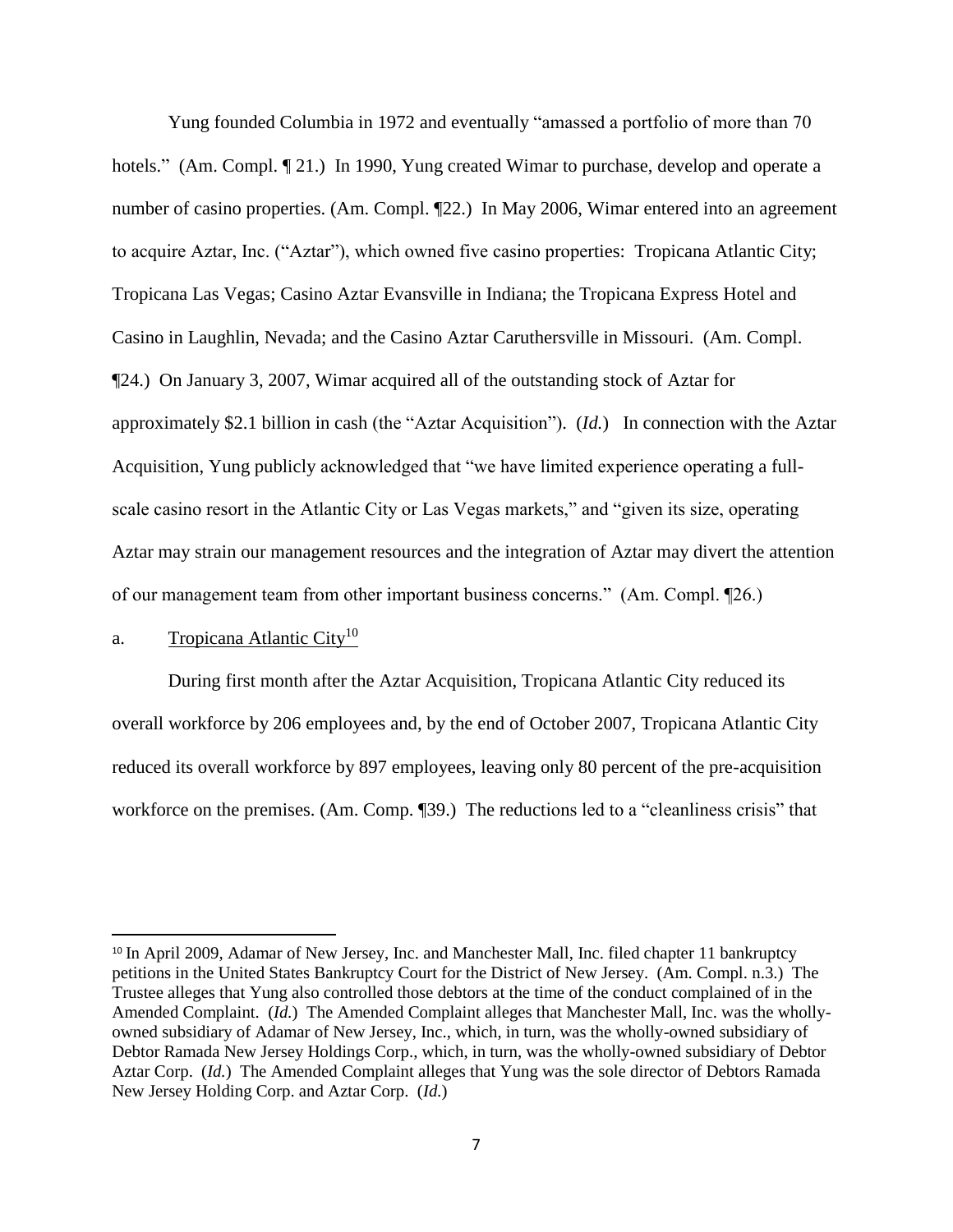received "horrible" press coverage. (Am Comp.  $\P\P$  41-42.)<sup>11</sup> These cost-cutting measures were intended to maximize Yung's bottom line but "from the outset [were] completely unsuitable for the heavily regulated casino industry." (Am. Compl. ¶ 21.)

On October 30, 2007, New Jersey's Division of Gaming Enforcement (the "DGE") issued a report on the application of Adamar of New Jersey, Inc. [one of the New Jersey debtors] for renewal of its casino and casino hotel alcoholic beverage licenses for Tropicana Atlantic City (the "DGE Report"). (Am. Compl. ¶28). The DGE Report noted, among other things, that (i) the DGE had filed a complaint on October 25, 2007 against Tropicana Atlantic City for failing to comply with minimum staffing requirements for security personnel; (ii) layoffs had affected service and cleanliness at Tropicana Atlantic City, ultimately resulting in a failure to maintain its status as a first class facility; and (iii) Tropicana Atlantic City failed to establish an independent audit committee as required by New Jersey law. (*Id.*) Nevertheless, the DGE recommended renewal of the licenses subject to twenty-six separate conditions. (*Id.*)

After eight days of hearings in November and December 2007, the New Jersey Casino Control Commission (the "CCC") entered a 63-page order dated December 12, 2007, which denied Tropicana Atlantic City's request for a casino gaming license. (Am. Compl. ¶29.) The denial was based on two main factors: (i) the failure to form a statutorily required independent audit committee, and (ii) the adverse effects of insufficient staffing. (Am. Compl. ¶30.) The

<sup>&</sup>lt;sup>11</sup> According to one article, several employees filed complaints "with the union alleging a lack of cleaning supplies such as brooms, disinfectant and soap for casino bathrooms . . . [E]mployees wrote they were tired of apologizing to customers that fruit served to guests for drinks contained flies, and plastic cups, bugs." Other articles referenced a host of problems, including bedbugs, roaches, overflowing toilets, bathrooms that smelled like urine, muddy bathroom floors, dirty slot machines, long waits for drinks and jackpot payouts, no mouthwash, towels or shampoo in hotel rooms, hotel rooms that had not been vacuumed, used coffee stirrers and paper on hotel room floors and significant amounts of dust on televisions and furniture in hotel rooms." (Am. Compl. ¶42.)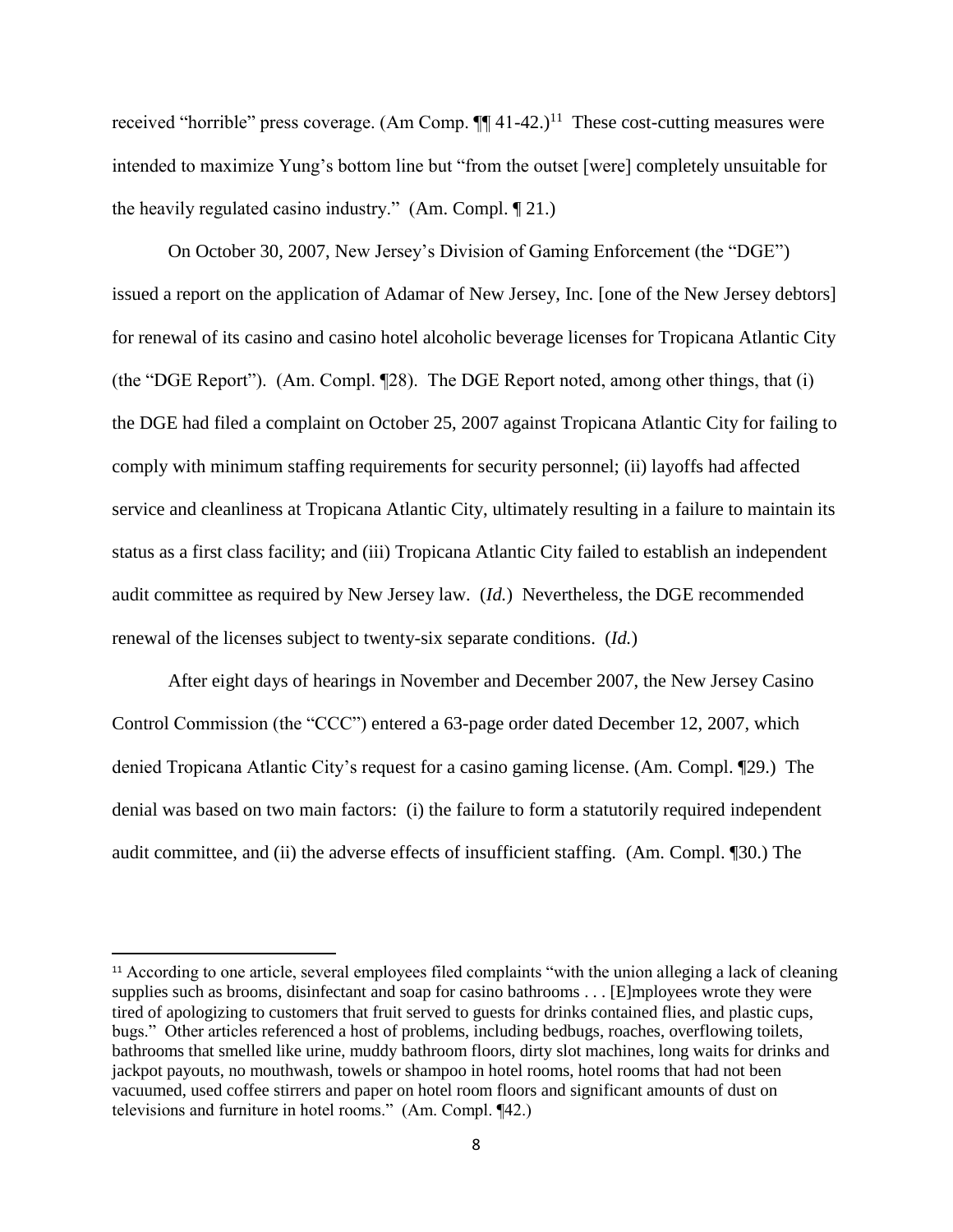CCC also imposed a civil penalty of \$720,000 on Tropicana Atlantic City for failure to establish an independent audit committee. (Am. Compl. ¶36.)

The CCC also found that Yung "demonstrated a lack of financial integrity" and that "Yung and his cohorts made personal equity investments that were mischaracterized as loans to avoid additional regulatory scrutiny." (Am. Compl. ¶30.) The CCC stated that "obtain[ing] the resignation of Yung as the sole member of Tropicana's board of directors" was the "first order of business" following denial of the license. (Am. Compl. ¶45.) However, Yung refused to cede control of the Debtors, which further escalated the losses and damages. (Am. Compl. ¶46.)

Yung appealed, but on July 1, 2008, the New Jersey Superior Court, Appellate Division, affirmed the CCC Order. (Am. Compl. ¶47.) Yung also lost his subsequent appeal to the Supreme Court of New Jersey. (Am. Compl. ¶48.)

The denial of Tropicana Atlantic City's gaming license "triggered a series of cascading events that led directly to the filing of these Chapter 11 Cases." (Am. Compl. ¶27.)

### b. Casino Aztar Evansville

As part of the Aztar Acquisition, Wimar also acquired the Casino Aztar Evansville ("Casino Aztar"), a riverboat casino featuring two hotels in Evansville, Indiana. (Am. Compl. ¶50.) After employee lay-offs at Casino Aztar, the mayor of Evansville wrote to the Executive Director of the Indiana Gaming Commission (the "IGC"), asking the IGC to investigate whether (i) Yung reneged on his promise to avoid massive employee layoffs, and (ii) whether Columbia's business model would produce successful results for the city or state. (Am. Comp. ¶¶ 50-51.) Casino Aztar agreed to pay a fine of \$125,000 to resolve fourteen incidents raised by the IGC as a result of the investigation undertaken at the mayor's request. (Am. Compl. ¶54.) Casino Aztar's gaming license was set to expire at the end of March 2008, and IGC's ongoing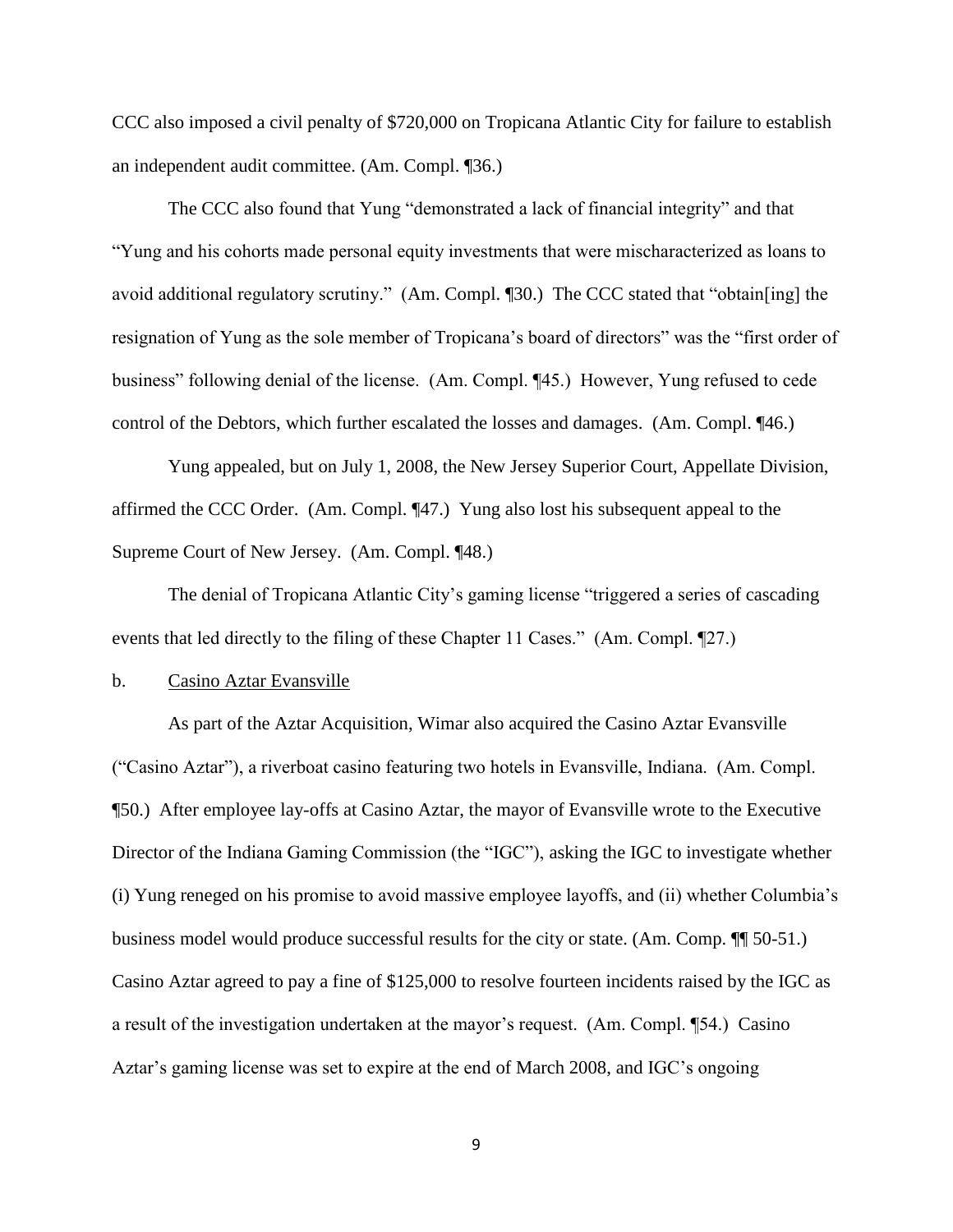investigation and the denial of the New Jersey license (which, under Indiana gaming law can serve as an automatic basis for denial of a license) threatened renewal. (Am. Compl. ¶55.) After Wimar announced that it would seek to sell Casino Aztar, the IGC suspended further investigation. (*Id.*) On March 31, 2008, Debtor Aztar Riverboat Holding Company , LLC entered into a Securities Purchase Agreement to sell its membership interests in Casino Aztar to Resorts Indiana, LLC and Eldorado Resorts, LLC. (Am. Compl. ¶56.) However, the Debtors filed their chapter 11 petitions prior to closing of the sale. (Am. Compl. ¶57.)

#### c. The Nevada Casino Properties

After the Aztar Acquisition in early 2007, Yung contemplated demolishing the Tropicana Las Vegas property due to extensive maintenance issues. (Am. Compl. ¶59.) After reducing the work force and halting marketing efforts, the timeline was changed and it was announced the Las Vegas property would remain open, but the changes made successful operation nearly impossible. (*Id.*) Employee terminations at the River Palms Casino in Lauglin, Nevada also had a negative effect on operations. (Am. Compl. ¶62.)

### d. Other misconduct

Yung's entities often failed to make meaningful capital improvements to the various hotel and casino properties. (Am. Compl. ¶63.) Employees reported problems with ceiling leaks, broken pipes, holes in walls, stains on carpets and failing air-conditioning, as well as a general failure to upgrade décor and gaming elements, such as slot machines. (Am. Compl. ¶70.) In one case, Yung's entities and Park Cattle Corporation ("Park"), lessor of the Tahoe Horizon property, became embroiled in litigation over Columbia's failure to renovate and maintain the property. (Am. Compl. ¶¶63-65.) Among other things, Park alleged that the property suffered physical damage, including "water damage of the exterior wall components and mold growth within the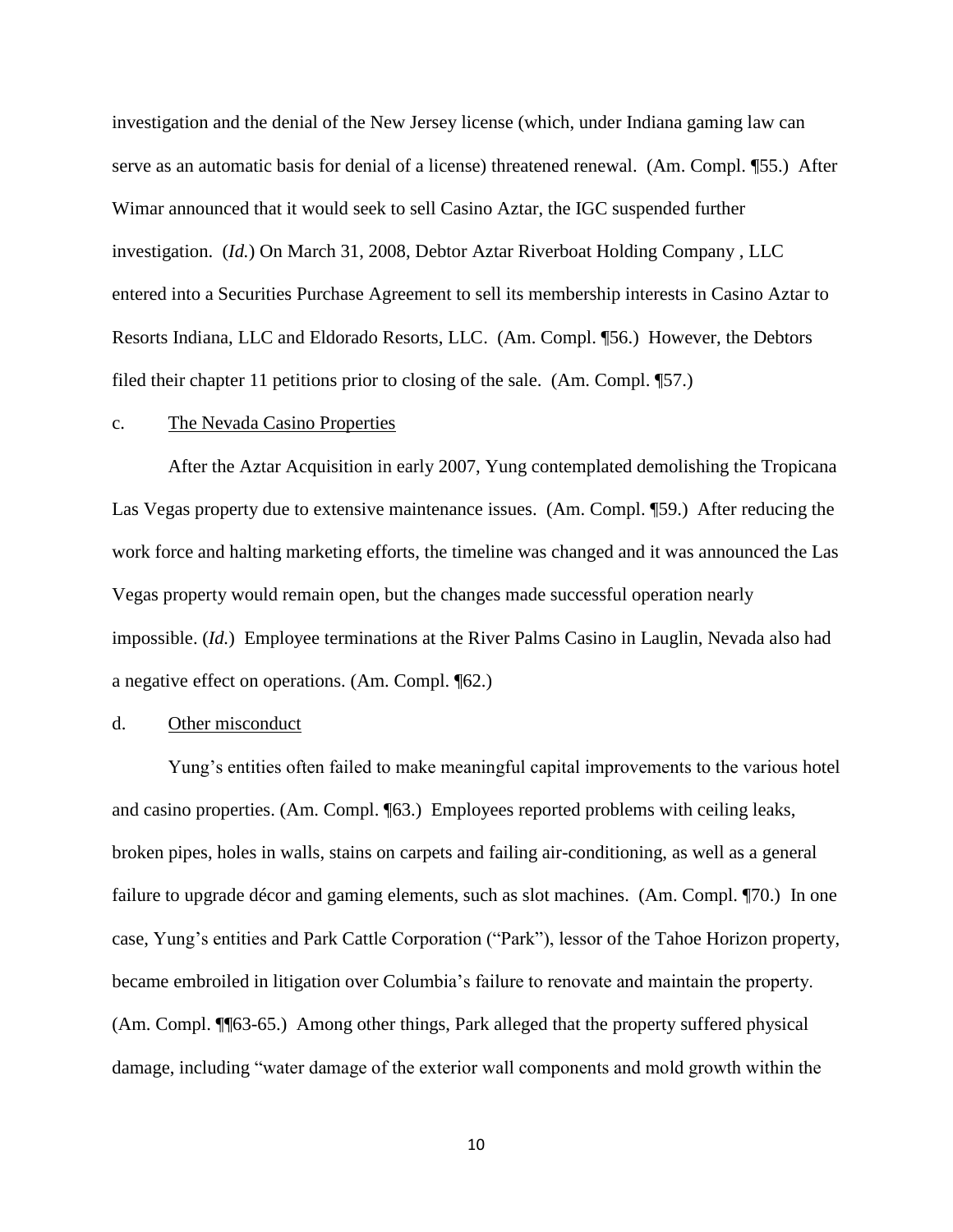exterior walls of the Hotel Property" which "caused degraded indoor air quality, which presents potential unreasonable health risks to the staff and guests occupying the Hotel Property." (Am. Compl. ¶66). After a seven-week trial, the parties settled with Yung and the Tropicana entities agreeing to pay \$165 million to Park, although Yung claimed in depositions that the claims were meritless. (Am. Compl. ¶67).

Yung instituted a "dual management and financial reporting" system at the hotel and casino properties, which created gross operational inefficiencies and animosity among the competing hotel and casino operations and, in the end, negatively affected the casino and hotel guests. (Am. Compl. ¶72.) The separate accounting functions that were maintained eventually pitted the "two sides of the same house" against each other. (Am. Compl. ¶74.) For example, separate financial reporting caused the hotels to increase rates to appear more profitable and, while the hotel would honor lower rates for casino customers, the hotel billed the casino for the difference in price. (Am. Compl. ¶78.)

Other problems were caused when Yung centralized all of the Aztar properties' payroll, accounts payable, accounting, and human resources functions (except Atlantic City) through Columbia's headquarters in Kentucky. (Am. Compl. ¶¶ 82-83). Prior to the Aztar Acquisition, each property handled these matters at the property level. (*Id.*) Columbia's accounts payable system was ill-equipped to handle the massive inflow of invoices from the new casinos, causing operational disruptions. (Am. Compl. ¶85.) Columbia also was not prepared to handle the additional payroll duties, resulting in employees not being paid timely, taxes incorrectly applied to paychecks, and errors in the amount of pay, which in turn led to two labor grievances filed against Columbia. (Am. Compl. ¶87.) Problems also arose in tracking employee vacation time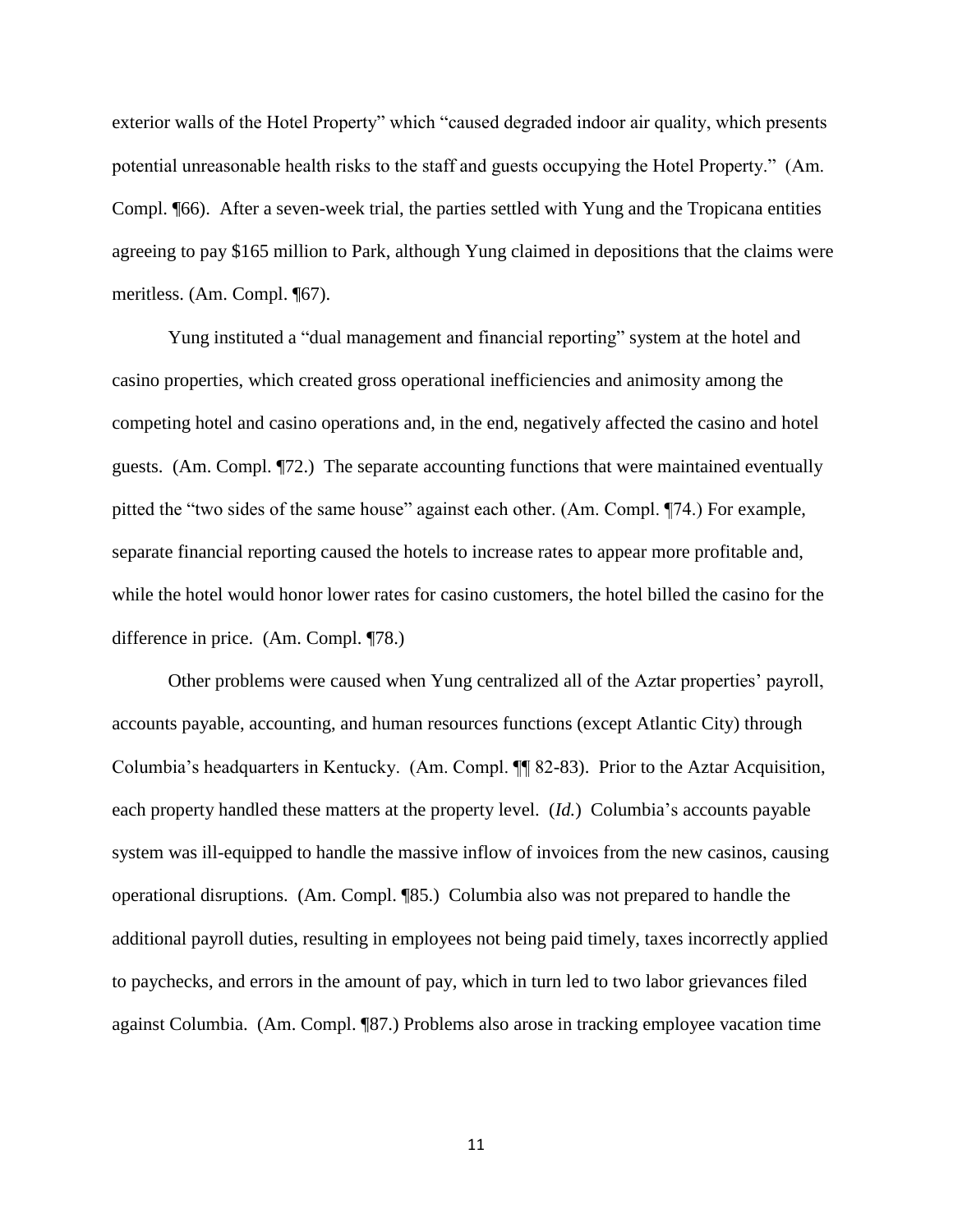and by causing significant cost increases and interruptions in coverage in employee health insurance. (Am. Compl. ¶¶ 92-94.)

"In sum, Yung's repeated and myriad reckless acts of mismanagement, so egregious as to constitute disloyalty and bad faith, led to the loss of hundreds of millions of dollars of equity in the Debtors." (Am. Compl. ¶96.)

#### **STANDARD OF REVIEW**

Fed.R.Civ.P. 12(b)(6), made applicable by Fed.R.Bankr.P. 7012(b), governs a motion to dismiss for failing to state a claim upon which relief can be granted. "The purpose of a motion to dismiss is to test the sufficiency of a complaint, not to resolve disputed facts or decide the merits of the case." *Paul v. Intel Corp. (In re Intel Corp. Microprocessor Antitrust Litig.)*, 496 F.Supp. 2d 404, 407 (D.Del. 2007) citing *Kost v. Kozakiewicz*, 1 F.3d 176, 183 (3d Cir. 1993). When reviewing a motion to dismiss, the Court will construe the complaint "in the light most favorable to the plaintiff." *Burtch v. Milberg Factors, Inc.*, 662 F.3d 212, 220 (3d Cir. 2011) quoting *In re Ins. Brokerage Antitrust Litig.*, 618 F.3d 300, 314 (3d Cir. 2010).

"To survive a motion to dismiss, a complaint must contain sufficient factual matter, accepted as true, to 'state a claim to relief that is plausible on its face.'" *Ashcroft v. Iqbal,* 556 U.S. 662, 678, 129 S.Ct. 1937, 1949, 173 L.Ed.2d 868 (2009) quoting *Bell Atlantic Corp. v. Twombly,* 550 U.S. 544, 570, 127 S.Ct. 1955, 1974, 167 L.Ed.2d 929 (2007). "While a complaint attacked by a Rule 12(b)(6) motion to dismiss does not need detailed factual allegations, . . . a plaintiff's obligation to provide the 'grounds' of his 'entitle[ment] to relief' requires more than labels and conclusions, and a formulaic recitation of the elements of a cause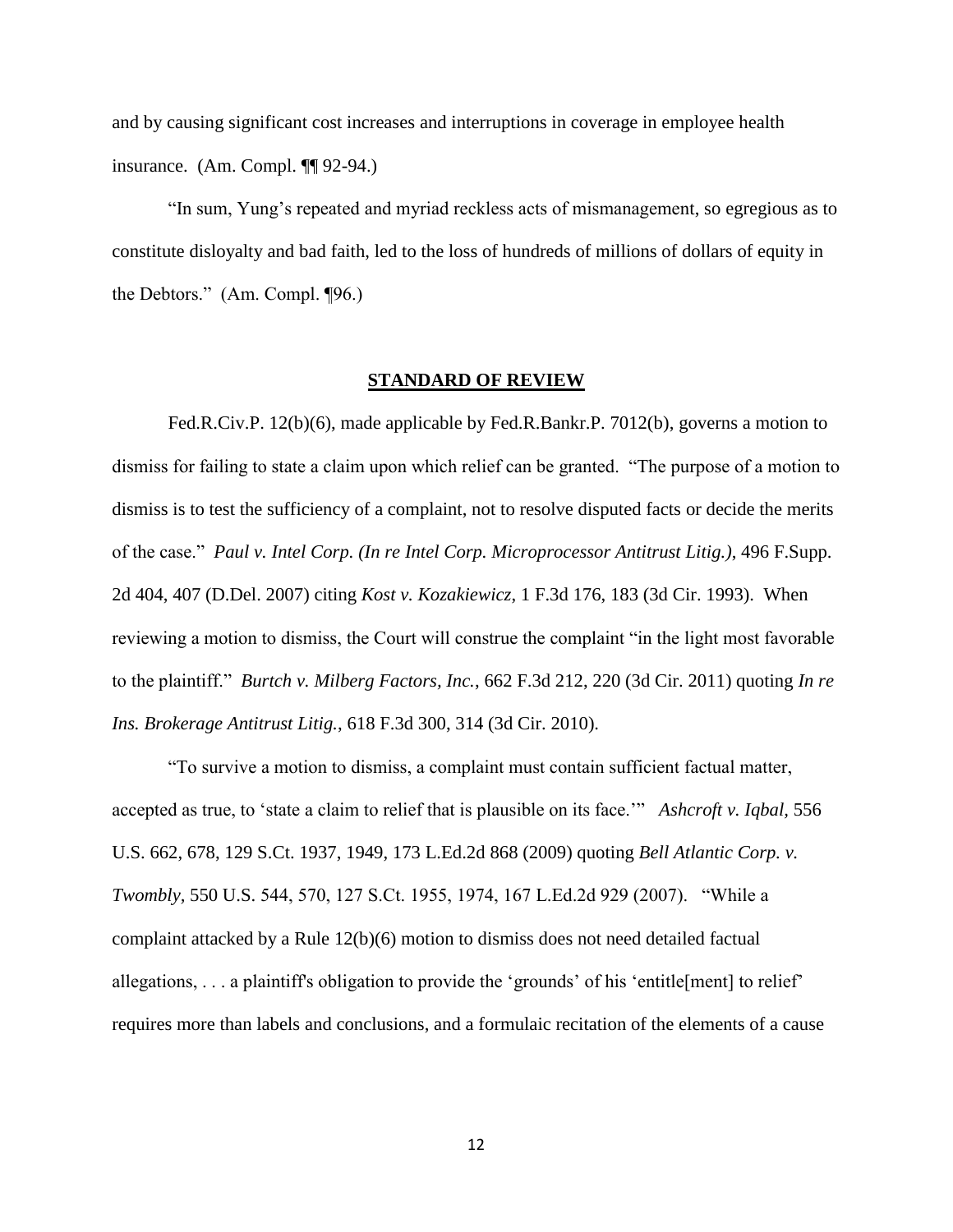of action will not do. Factual allegations must be enough to raise a right to relief above the

speculative level." *Twombly*, 550 U.S. at 555 (internal citations omitted).

The Third Circuit Court of Appeals has outlined a three-step process to determine the sufficiency of a complaint under *Twombly* and *Iqbal*:

First, the court must "tak[e] note of the elements a plaintiff must plead to state a claim." Second, the court should identify allegations that, "because they are no more than conclusions, are not entitled to the assumption of truth." Finally, "where there are wellpleaded factual allegations, a court should assume their veracity and then determine whether they plausibly give rise to an entitlement for relief." *Santiago [v. Warminster Twp.*, 629 F.3d [121] at 130 [3d Cir. 2010] (quoting *Iqbal,* 129 S.Ct. at 1947, 1950); *see also Great Western Mining & Min. Co. v. Rothschild LLP*, 615 F.3d 159, 177 (3d Cir.2010).

*Burtch*, 662 F.3d at 221.

The relevant record under consideration consists of the complaint and any "document integral or explicitly relied on in the complaint." *U.S. Express Lines, Ltd. v. Higgins,* 281 F.3d 383, 388 (3d Cir. 2002), citing *In re Burlington Coat Factory Sec. Litig.,* 114 F.3d 1410, 1426 (3d Cir. 1997). When considering a motion to dismiss, "it is axiomatic that the complaint may not be amended by the briefs in opposition to a motion to dismiss." *Commonwealth of Pa., ex real. Zimmerman v. PepsiCo, Inc.,* 836 F.2d 173, 181 (3d Cir. 1988), quoting *Car Carriers v. Ford Motor Co.,* 745 F.2d 1101,1107 (7<sup>th</sup> Cir. 1984) *cert denied* 470 U.S. 1054 (1984). The movant carries the burden of demonstrating that dismissal is appropriate. *Intel Corp.*, 496 F.Supp.2d at 408.

#### **DISCUSSION**

The Trustee's Amended Complaint contains five counts: (1) breach of the fiduciary duties of loyalty, good faith and due care against Yung; (2) aiding and abetting Yung's breach of fiduciary duties against Columbia and Wimar; (3) breach of contract against Columbia and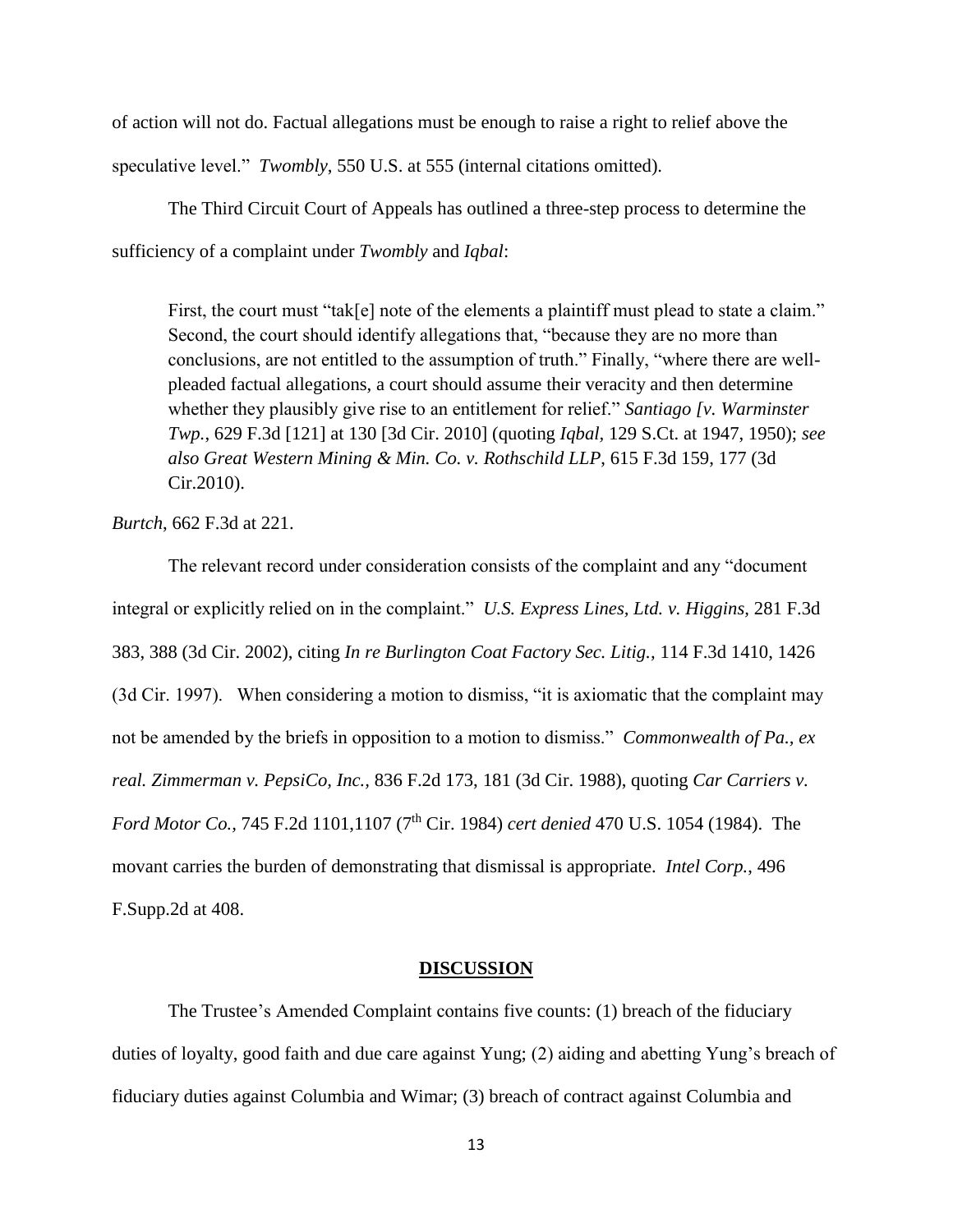Wimar; (4) breach of implied covenant of good faith and fair dealing against Columbia and Wimar; and (5) equitable subordination against all the Defendants. The Defendants move to dismiss all counts.

#### A. Choice of Law

Before this Court can evaluate the merits of claims that are based on state law, I must first determine which state's laws should be applied. Allegations in the Amended Complaint involve Debtors incorporated in various states and actions related to hotels and casinos located in numerous jurisdictions, including without limitation, Delaware, Indiana, Nevada, Louisiana, Missouri and New Jersey.

The Defendants argue that the Amended Complaint is deficient because the Trustee fails to specify which state's laws apply to each claim. The Trustee resists this argument by asserting that a complaint need only allege facts, not plead choice of law. At the hearing on the Defendants' motion to dismiss the original complaint, I directed the Trustee to include choice of law allegations for each count. (Main Case D.I. 3184 at 34-36.) The Amended Complaint, however, continues to refer broadly to all of the Debtors without distinction, asserting (i) breaches of fiduciary duty "under the law of each of the states in which Debtors were incorporated, to wit, principally Delaware, as that was . . . the State of incorporation of the vast majority of the Debtors and where the vast majority of the Debtors filed bankruptcy," (Am. Compl. ¶98); and (ii) breaches of contract "both in Delaware and Kentucky, as well as in the various states where the Casino Properties were located." (Am. Compl. ¶107.)

"The conflict of laws rules to be applied by the federal court[s] in Delaware must conform to those prevailing in Delaware's state courts." *Brooks v. Culbreath,* 2010 WL 376886, \*3 (D.Del. Jan. 28, 2010) quoting *Klaxon Co. v. Stentor Elec. Mfg. Co.,* 313 U.S. 487, 496, 61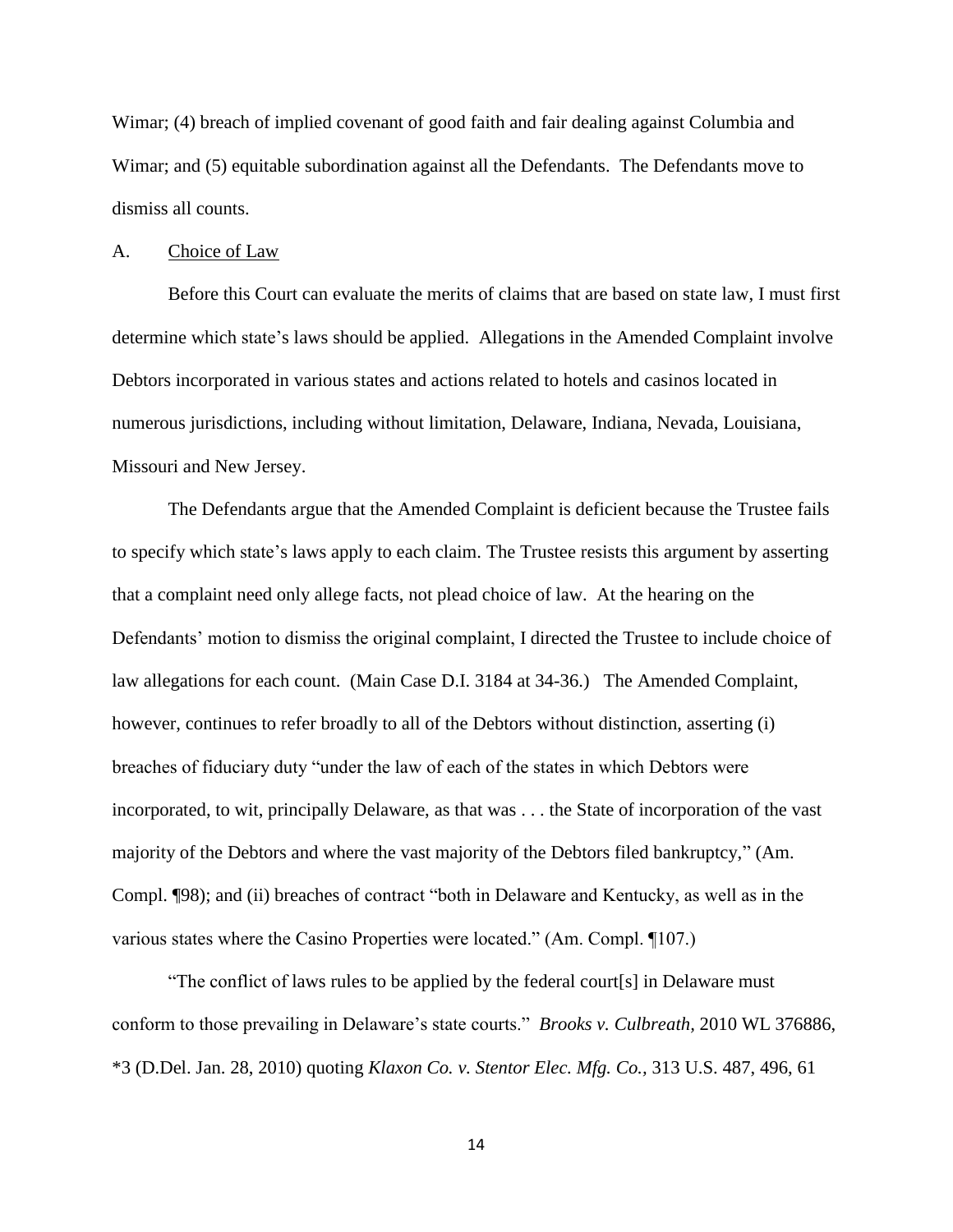S.Ct. 1020, 85 L.Ed. 1477 (1941). *See also Penna. Emp. Benefit Trust Fund v. Zeneca, Inc.*, 710 F.Supp.2d 458, 466 (D.Del. 2010) ("[A] district court must apply the forum state's choice of law rules.") Accordingly, Delaware's choice of law rules apply in this case.

Delaware's choice of law approach entails a two-pronged inquiry: (1) the laws of the competing jurisdictions are compared to determine whether the laws actually conflict on a relevant point; and (2) if an actual conflict exists, Delaware employs the "most significant relationship" test as set forth in the Restatement (Second) of Conflict of Laws to determine which law should apply. *Zeneca,* 710 F.Supp.2d at 466-67. *See Travelers Indem. Co. v. Lake,* 594 A.2d 38, 47 (Del. 1991) (adopting the most significant relationship test).

Generally, the parties' arguments under each Count have focused on Delaware law.<sup>12</sup> Although courts are not bound by legal conclusions agreed to by the parties, "courts . . . may properly rely on the forum state's law where neither party asserts that another jurisdiction's law meaningfully differs." *Johnson v. Priceline.com, Inc.,* 711 F.3d 271, 276 n.2 (2d Cir. 2013). *See*  also Fednav Inter'l Ltd. v. Continental Ins. Co., 624 F.3d 834, 838 (7<sup>th</sup> Cir. 2010) ("When neither party raises a conflict of law issue . . . the applicable law is that of the state in which the federal court sits.") (citation omitted). For claims requiring this Court to apply state law, I will look to the law of the state of Delaware, and will address whether other law is applicable only when a party specifically argues that another state's law applies and conflicts with that of Delaware.

# B. Breach of Fiduciary Duty (Count One) and Aiding and Abetting Breach of Fiduciary Duty (Count Two)

<sup>12</sup>Both parties assert conflicts among the laws of Delaware and other jurisdictions with respect to the applicable statute of limitations for breach of fiduciary duty claims. However, because I have determined that the breach of fiduciary duty claims will be dismissed, I need not address any conflicts among statutes of limitation.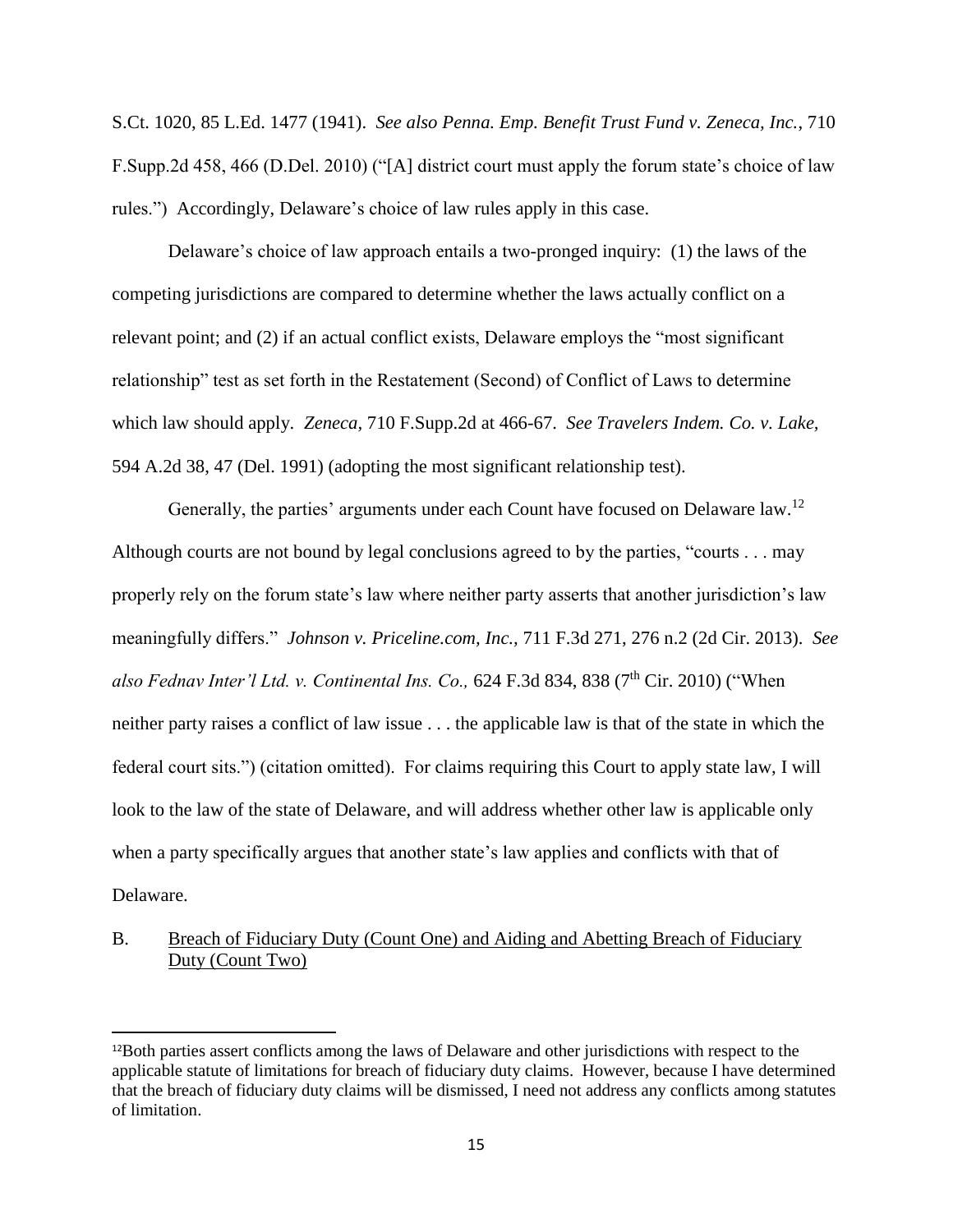In Count One of the Amended Complaint, the Trustee alleges that Yung owed the Debtors fiduciary duties of loyalty, good faith and due care, and that his conduct, as described in detail in the Amended Complaint, violated those fiduciary duties. In the Motion to Dismiss, the Defendants argue that the Trustee's claim for breach of fiduciary duty must be dismissed because: (i) the doctrine of *in pari delicto* prevents the Trustee from pursuing breach of fiduciary duty claims; and (ii) Yung did not owe any fiduciary duty to the Debtors and, even if a fiduciary duty existed, the Trustee lacks standing to pursue a breach of fiduciary duty claim on behalf of creditors.

### 1. The doctrine of i*n pari delicto*

l

The doctrine of *in pari delicto* provides a defense to a claim against a defendant if the plaintiff bears fault for the alleged injury. <sup>13</sup> *Official Comm. of Unsecured Creditors v. Lafferty & Co., Inc.,* 267 F.3d 340, 354 (3d Cir. 2001). *See also Zazzali v. Hirschler Fleischer, P.C.,* 482 B.R. 495, 512 (D.Del. 2012) ("Under the doctrine of *in pari delicto*, that plaintiff is barred from asserting a claim if the plaintiff participated in the wrongdoing that was a substantial cause of the alleged damages."); *In re American Int'l Group, Inc. v. Consol. Derivative Litig.,* 976 A.2d 872, 882 n. 19 (Del. Ch. 2009) ("*AIG*") quoting BLACK'S LAW DICTIONARY 1725 (8th ed. 1999) (noting that "[t]he phrase *in pari delicto* comes from the expression *in pari delicto potior est* 

<sup>&</sup>lt;sup>13</sup> The Defendants argue that the Trustee does not have standing to assert a breach of fiduciary duty claim based on the doctrine of *in pari delicto*. However, *in pari delicto* is an equitable defense, not a bar to standing. *Official Comm. of Unsecured Creditors v. Lafferty & Co., Inc.,* 267 F.3d 340, 346 (3d Cir. 2001) ("Whether a party has standing to bring claims and whether a party's claims are barred by an equitable defense are two separate questions.") An equitable defense usually is not raised on a motion to dismiss, unless the defense is apparent on the face of the complaint. *See Ball v. Famiglio*, 726 F.3d 448, 459 n.16 (3d Cir. 2013) ("[W]e have acknowledged that a number of affirmative defenses that are not listed in Rule 12(b) could still be made by motion, provided the basis of the defense was apparent on the face of the complaint."). Consideration of *in pari delicto* is appropriate in this matter.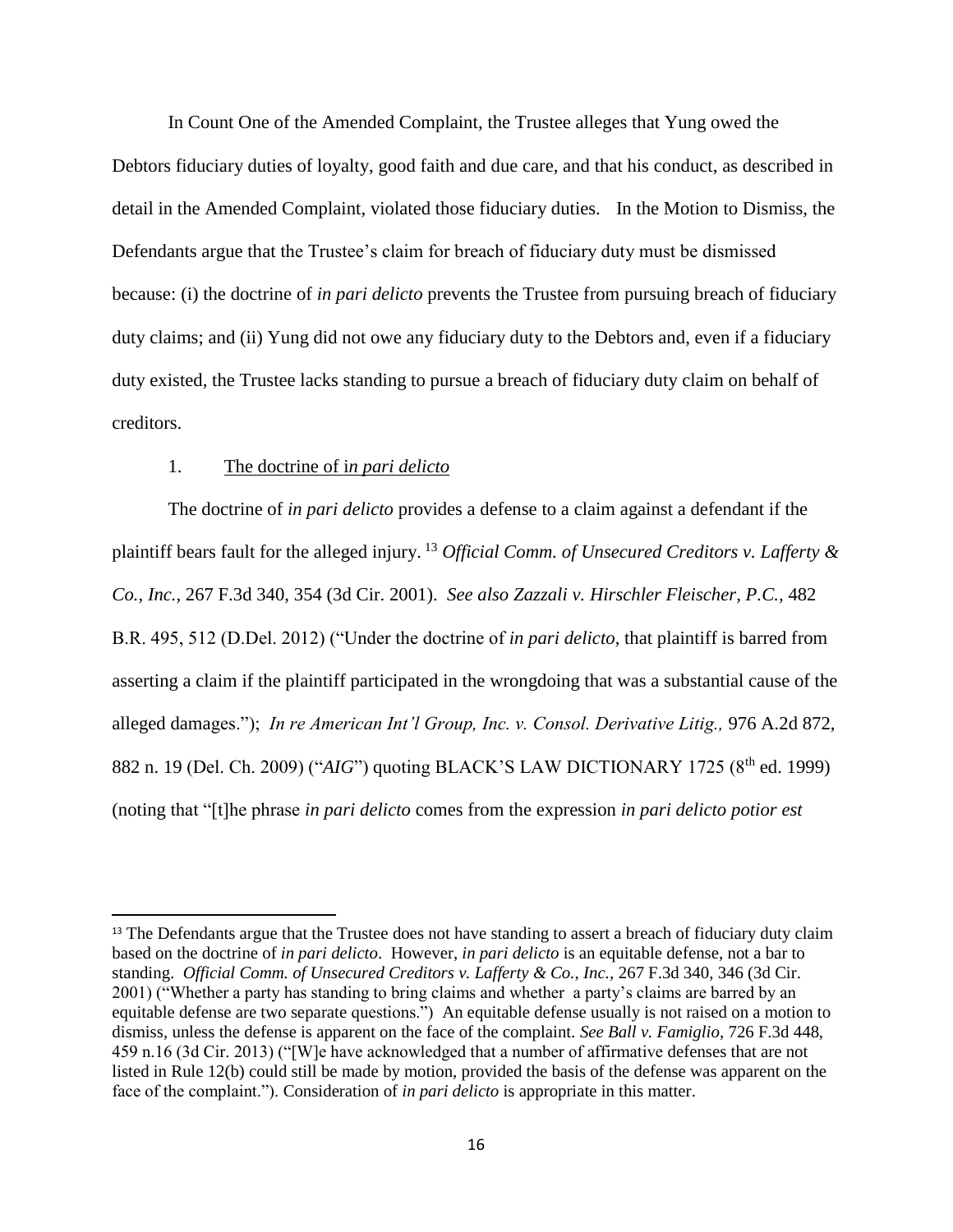*condition defendentis,* which means "[w]here both parties are equally in the wrong, the position of the defendant is the stronger.").

The Amended Complaint clearly alleges that Yung was an insider of the Debtors. Courts have held that *in pari delicto* does not preclude claims against corporate insiders. *Lafferty,* 267 F.3d at 346; *AIG,* 976 A.2d at 876. *See also Miller v. McCown De Leeuw & Co. (In re The Brown Schools)*, 386 B.R. 37, 55-56 (Bankr.D.Del. 2008) (deciding that a Trustee's claims against a corporate insider are not barred by *in pari delicto*). Therefore, Yung cannot prevail on the equitable defense of *in pari delicto*.

### 2. Breach of fiduciary duty claims

The Amended Complaint alleges that Yung was the sole director or sole manager of certain Debtors, or the chief executive officer of the sole manager or sole member of other Debtors. The Amended Complaint also alleges that "Yung was at all pertinent times the sole director, chief operating officer, and the owner of 100% of the equity securities of defendant Wimar which was the Debtors' ultimate parent company." (Am. Compl. ¶17.) The Amended Complaint asserts that Yung owed fiduciary duties to the Debtors based upon his "equity ownership and control of the management, operation, and finances of the Debtors." (Am. Compl. ¶98.)

"The elements of a breach of fiduciary duty claim are (1) that the fiduciary duty exists and (2) that the fiduciary breached that duty." *York Lingings v. Roach*, No. 16622-NC, 1999 WL 608850. \*2 (Del. Ch. July 28, 1999). For a fiduciary duty to exist, there must first be a fiduciary relationship. The Supreme Court of Delaware has determined that "it is well settled that directors owe fiduciary duties to the corporation . . ." *North American Catholic Educ. Programming*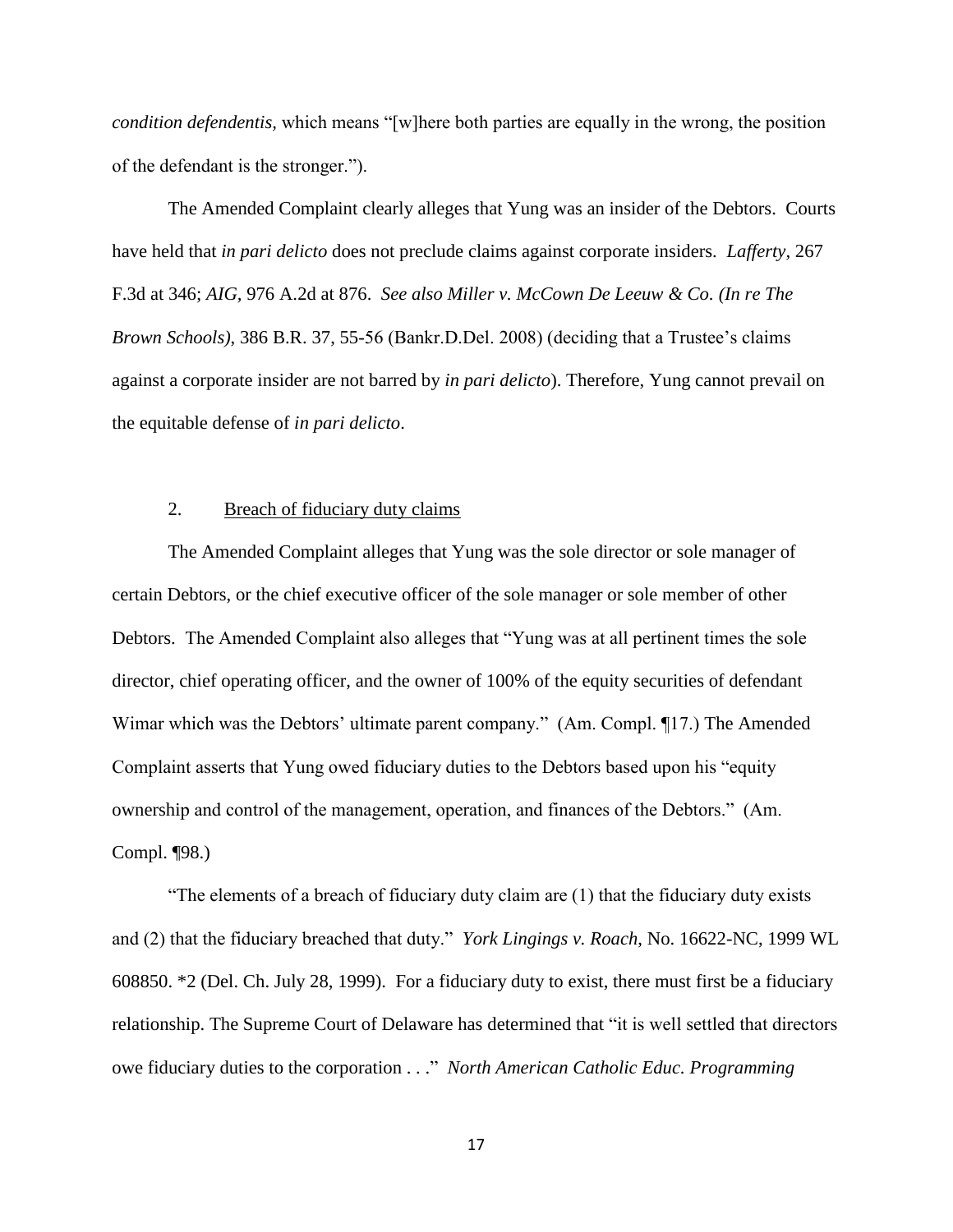*Found., Inc. v. Gheewalla,* 930 A.2d 92, 99 (Del. 2007). *See also Gantler v. Stephens*, 965 A.2d 695, 708-09 (Del. 2009) (holding that corporate officers owe the same fiduciary duties of care and loyalty to the corporation as directors.); *Bay Center Apartments Owner, LLC v. Emery Bay PKI, LLC, 2009 WL 1124451, \*8 (Del. Ch. 2009)* ("[I]n the absence of a contrary provision in the LLC agreement, the manager of an LLC owes the traditional fiduciary duties of loyalty and care to the members of the LLC.") The *Gheewalla* Court explained:

When a corporation is *solvent*, those duties may be enforced by its shareholders, who have standing to bring *derivative* actions on behalf of the corporation because they are the ultimate beneficiaries of the corporation's growth and increased value. When a corporation is *insolvent*, however, its creditors take the place of the shareholders as the residual beneficiaries of any increase in value.

Consequently, the creditors of an *insolvent* corporation have standing to maintain derivative claims against the directors on behalf of the corporation for breaches of fiduciary duties. The corporation's insolvency "makes the creditors the principal constituency injured by any fiduciary breaches that diminish the firm's value"

*Gheewalla,* 930 A.2d at 101-02 (emphasis in original; citations omitted). The confirmed Plans

transferred to the Litigation Trustee any right of the Debtors to pursue claims against insiders,

including any derivative claims for breach of fiduciary duty.<sup>14</sup>

 $\overline{\phantom{a}}$ 

When a corporation is solvent, shareholders have the right to bring derivative actions on

behalf of a corporation for a director's breach of fiduciary duties. *Gheewalla*, 930 A.2d at 101.

The Amended Complaint alleges that the Debtors are wholly-owned subsidiaries of Wimar,

which is owned entirely by Yung. Any fiduciary duties which Yung owed to the Debtors flowed

to Wimar, the sole shareholder and parent of the Debtors. "[I]n a parent and wholly-owned

<sup>14</sup> The Defendants also argue that the Trustee lacks standing to pursue creditors' *direct* claims for breach of fiduciary duty. Delaware Courts have clarified that, under Delaware law, creditors cannot pursue direct claims for breach of fiduciary duty. *Quadrant Structured Prod. Co., Ltd. v. Vertin,* 2014 WL 5099428, \*10 (Del. Ch. Oct. 1, 2014) (deciding that, as a practical matter, directors *never* owe a fiduciary duties directly to creditors because (i) directors of solvent corporations do not owe any fiduciary duty to creditors, and (ii) the *Gheewalla* Court held that creditors of an insolvent corporation have no right to assert *direct* claims against corporate directors).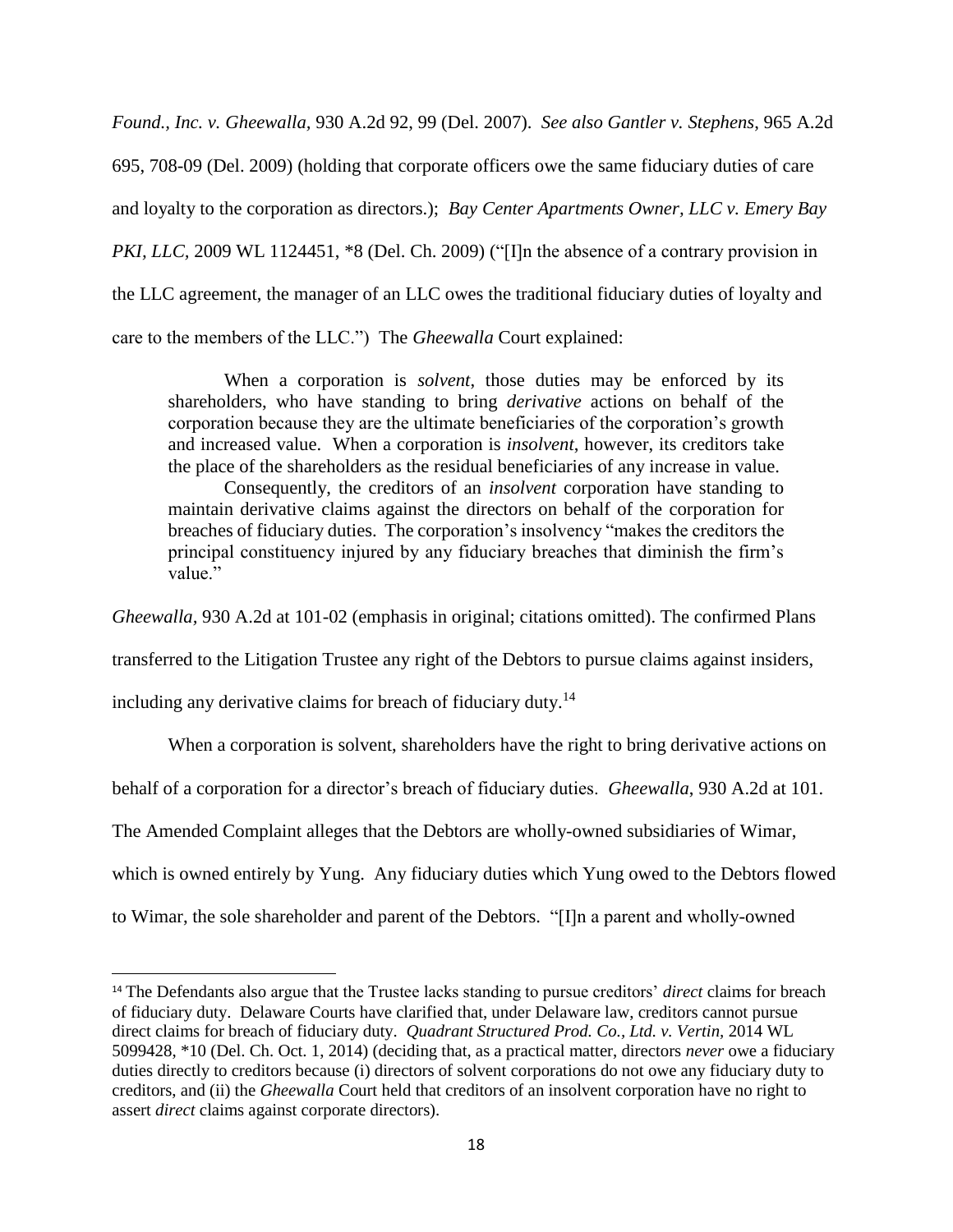subsidiary context, directors of the subsidiary are obligated only to manage the affairs of the subsidiary in the best interests of the parent and its shareholder." *Trenwick America Litig. Trust v. Ernst & Young, L.L.P.,* 906 A.2d 168, 200 (Del. Ch. 2006) quoting *Andarko Petroleum Corp. v. Panhandle Eastern Corp.*, 545 A.2d 1171, 1174 (Del. 1988). The *Trenwick* Court further noted that Delaware law requires a subsidiary's directors to manage the subsidiary with loyalty to the parent, even if the directors' actions make the subsidiary less valuable. *Trenwick,* 906 A.2d at 201. This is so because wholly-owned subsidiaries are formed by parents for the benefit of the parents. *Id.*

The Trustee argues that the Amended Complaint "alleges specific facts from which a fact-finder could reasonably conclude that Yung deliberately chose to prefer the financial health of his hotels to the financial harm of his casinos."<sup>15</sup> (Pl. Memo. at 10.) Even assuming (without deciding) that the facts in the Amended Complaint supported such an inference, those allegations are insufficient to support a plausible claim for breach of fiduciary duty. Under Delaware law, Yung was obligated to manage the *solvent* Debtor subsidiaries in the best interests of Wimar, the parent corporation, and - - ultimately - - himself, as the sole shareholder of Wimar.

This analysis completely changes, however, if the Amended Complaint alleges that the Debtors were *insolvent*. The creditors of an *insolvent* corporation have standing to maintain derivative claims on behalf of the corporation for breaches of fiduciary duties. *Gheewalla,* 930 A.2d at 101. *See also Claybrook v. Morris (In re Scott Acquisition Corp.),* 344 B.R. 283, 288 (Bankr.D.Del. 2006) ("There is no basis for the principle propounded by a few of the Defendants that directors of an insolvent subsidiary can, with impunity, permit it to be plundered for the benefit of its parent corporation."); *Production Resources Group, L.L.C. v. NCT Group, Inc.,* 863

 $\overline{a}$ 

<sup>&</sup>lt;sup>15</sup> The Amended Complaint does not provide detail of which Debtors were casinos or which, if any, were hotels.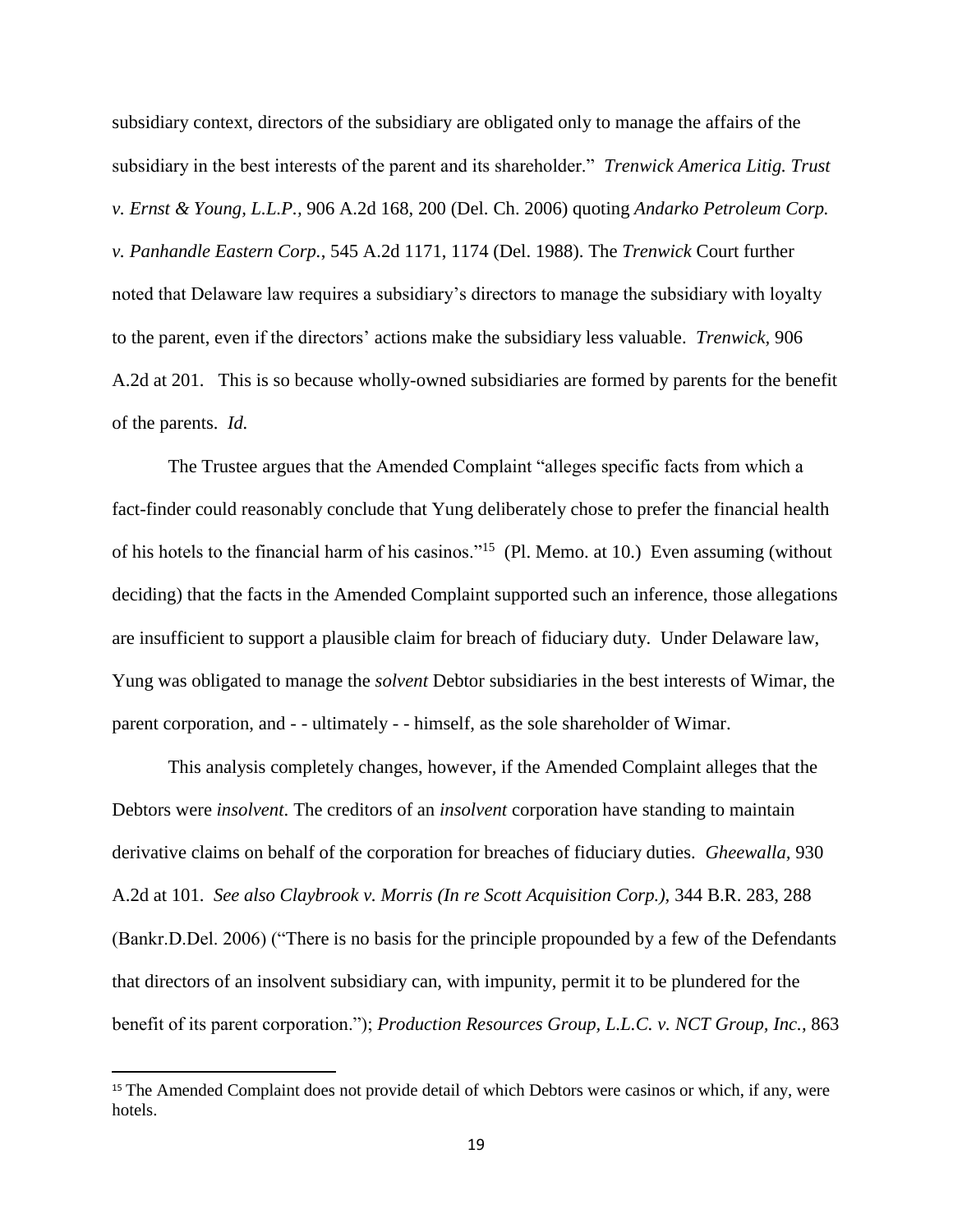A.2d 772, 792 (Del. Ch. 2004) ("The firm's insolvency . . . makes the creditors the principal constituency injured by any fiduciary breaches that diminish the firm's value and logically gives them standing to pursue these claims to rectify that injury.") The Defendants argue, however, that the Amended Complaint does not allege that the Debtors were insolvent.

The solvency or insolvency of the corporation determines which constituency has the right to pursue a derivative claim based on a breach of fiduciary obligation. *Production Resources,* 863 A.2d at 792 ("[T]he fact that a firm has become insolvent *after* the acts that are alleged to have been fiduciarily improper does not convert a claim belonging to the corporation into one belonging to creditors . . . . The later fact of insolvency does not transform the nature of the claim; it simply changes the class of those eligible to press the claim derivatively, by expanding it to include creditors.") (emphasis in original).

Therefore, this plaintiff must allege either that a corporation was insolvent or became insolvent as a result of the misconduct. *Trenwick*, 906 A.2d at 202 (deciding that a complaint failed to plead facts supporting a rational inference that the corporation "was insolvent before any of the challenged transactions or that any of the challenged transactions would, when consummated, leave [the corporation] unable to satisfy its creditors.") Here, the Amended Complaint alleges that "Yung's misconduct propelled the Debtors into insolvency, which ultimately led to the filing of the bankruptcy cases in the Spring of 2008." (Am. Compl. ¶9.) *See also* Am. Compl. ¶80 ("Yung's management model was grossly inefficient, created countless problems throughout the properties, and inevitably led to financial collapse.")

However, the Amended Complaint's recitation of the words "insolvency" or "financial collapse" - - without more - - is not enough to support a plausible claim of insolvency. The Court should not accept conclusory statements. To meet the burden of pleading insolvency, a plaintiff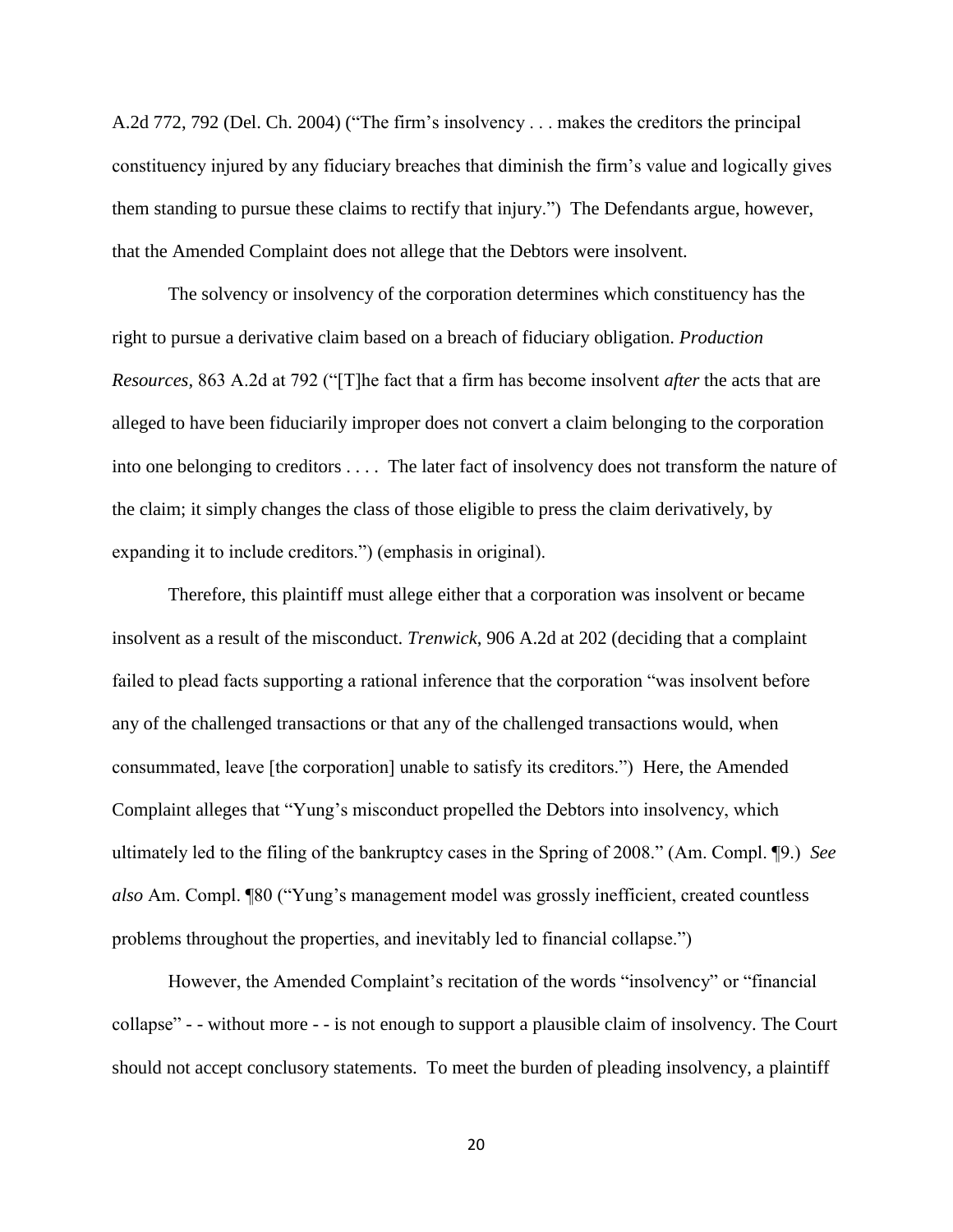must plead facts showing that the debtor-corporation "has either 1) a deficiency of assets below liabilities with no reasonable prospect that the business can be successfully continued in the fact thereof, or 2) an inability to meet maturing obligations as they fall due in the ordinary course of business." *Production Resources,* 863 A.2d at 782. The Amended Complaint contains details regarding Yung's alleged mismanagement but, despite already allowing amendment to the original complaint, the Trustee continues to plead overly broad or conclusory allegations. There are no facts to provide a basis from which I can infer whether any or all of the Debtors were insolvent or when insolvency occurred. In its brief, the Trustee argues that the Defendants did not raise insolvency in their motion to dismiss the original complaint and, therefore, the Trustee seeks leave to file another amended complaint. The Trustee has now had ample opportunity to present a properly pled complaint. The request for leave to again amend the complaint is denied.

For the foregoing reasons, the Trustee's claim against Yung for breach of fiduciary duty (Count One) will be dismissed.<sup>16</sup> Without a claim for breach of fiduciary duty, the Trustee's claim against Wimar and Columbia for aiding and abetting Yung's breach of fiduciary duty (Count Two) will also be dismissed.

# C. Breach of Contract (Count Three)

 $\overline{\phantom{a}}$ 

In Count Three of the Amended Complaint, the Trustee alleges that Wimar and Columbia breached their obligations under contracts requiring Wimar and Columbia to provide management services for the Debtors. In their motion to dismiss the original complaint, the

<sup>&</sup>lt;sup>16</sup> The Trustee argues in its brief that New Jersey law may apply to the breach of fiduciary duty claim. However, the Trustee has not demonstrated that New Jersey law would conflict with Delaware law on this issue. *See VFB LLC v. Campbell Soup Co.,* 482 F.3d 624,635 (3d Cir. 2007) (determining, under New Jersey law, that a solvent wholly-owned subsidiary owes a duty of loyalty to its parent corporation, and that, upon insolvency, directors should manage the corporation in the interest of the creditors as well as that of the shareholders.)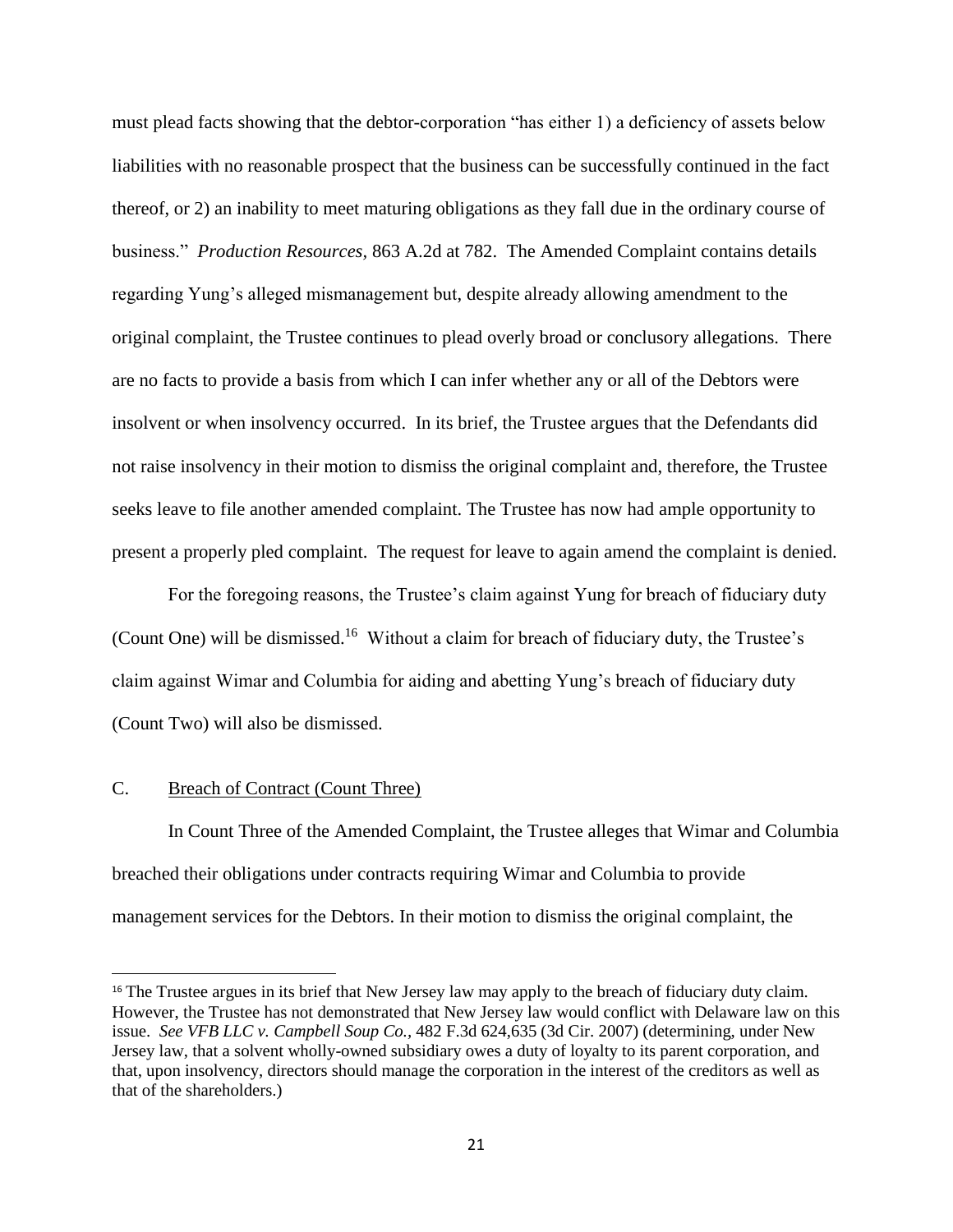Defendants argued that the complaint failed to identify the contracts and the provisions within those contracts that had been breached. The Court granted the Trustee the opportunity to amend the complaint, noting that the complaint needed to identify the contracts, the terms of the contracts and the breaches that are alleged under each contract. (Main Case D.I. 3184 at 18.)

The Trustee attached copies of eight agreements to the Amended Complaint in which Wimar and Columbia agree to provide various management services with respect to approximately twelve Debtors (the "Identified Agreements").  $^{17}$  The Trustee alleges that there are additional agreements that, like those attached to the Amended Complaint, contain a uniform provision stating "[Defendant] shall devote adequate time to provide management services [or accounting, tax and business services] as are necessary to fulfill the requirements of [Debtor]." In Count Three of the Amended Complaint, the Trustee alleges:

> Columbia and [Wimar] breached the Service Agreements by failing to provide quality and diligent management services, to wit, (a) failing to devote the "adequate time necessary" for the effective and diligent management of the Debtors' Casino properties (b) assisting and aiding and abetting Yung, as described in detail in this amended Complaint, in bringing financial ruin upon the Casino properties, and (c) pursuing Yung's personal interest, which, as detailed above, conflicted in numerous respects with the best interests of the Debtors' Casino properties.

(Am. Compl. ¶112.) The Defendants argue that Count Three of the Amended Complaint still

fails to properly allege a breach of contract claim and should be dismissed.

Under Delaware law, the elements of a breach of contract claim are (i) a contractual

obligation; (2) a breach of that obligation by the defendant; and (iii) a resulting damage to the

plaintiffs. *Greenstar, LLC v. Heller*, 814 F.Supp.2d 444, 450 (D.Del. 2011).

<sup>&</sup>lt;sup>17</sup> The Debtors mentioned in the attached contracts are: Adamar Garage Corp., Aztar Corp., Aztar Indiana Gaming Co., LLC, Columbia Properties Laughlin, LLC, Columbia Properties Tahoe, LLC, Columbia Properties Vicksburg, LLC, CP Baton Rouge Casino, L.L.C., CP Laughlin Realty, LLC, Jazz Enterprises, Inc., Ramada New Jersey Holdings Corp., Tahoe Horizon, LLC, and Tropicana Entertainment, LLC.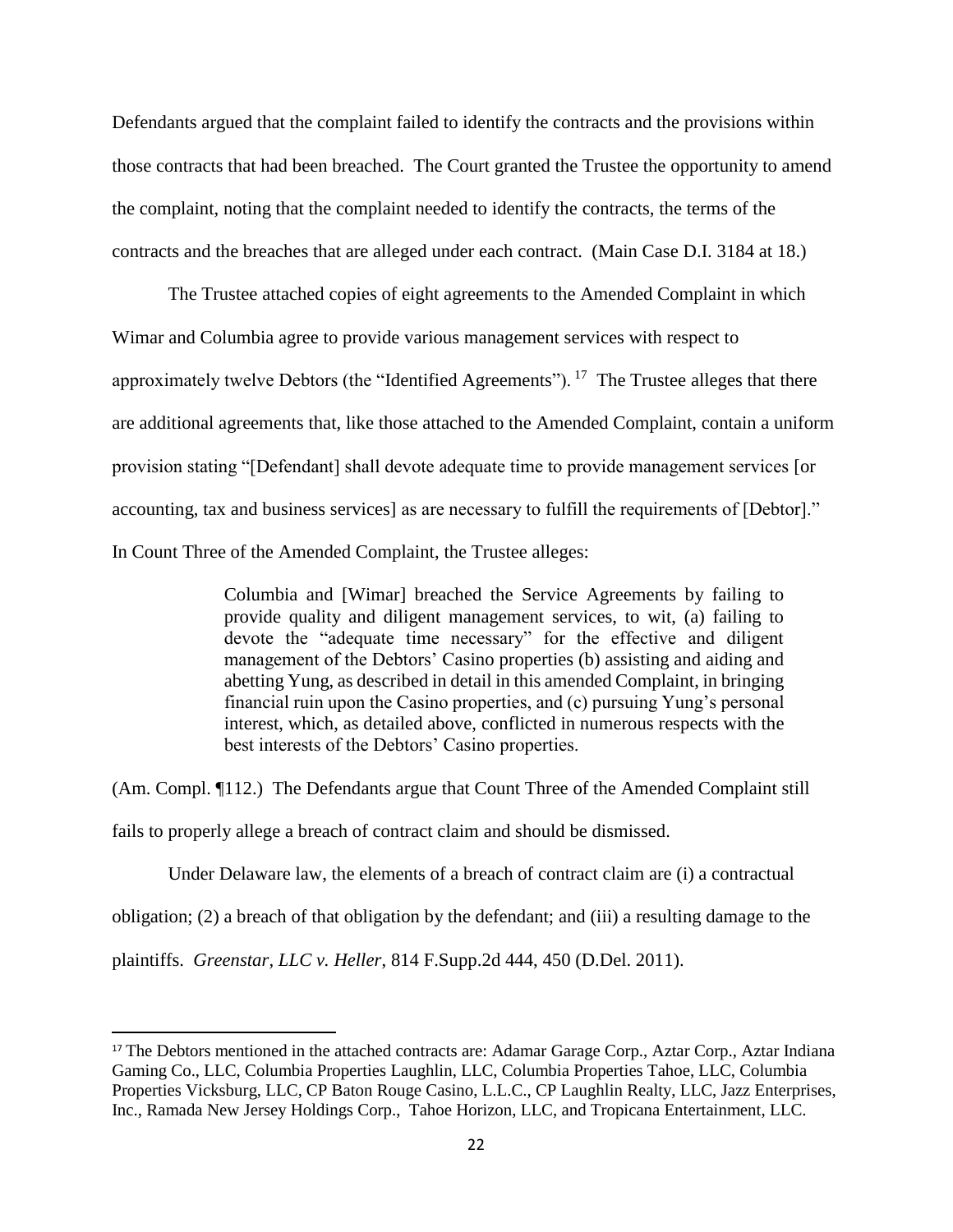The Identified Agreements provide information for eight contracts regarding twelve Debtors. While the Trustee alleges there are other contracts with other Debtors, the Amended Complaint fails to identify either the specific contracts or the specific Debtors who are parties to those contracts. The Amended Complaint did not describe the other contracts by, for example, identifying the date, parties or title of other agreements, along with a brief description of the contracts. The first requirement to support a breach of contract claim is met only as to the Identified Agreements.

As to the second requirement, the Trustee alleges that the Defendants failed to provide quality and diligent management services, including a breach of the specific provision to devote "adequate time necessary" to fulfill their obligation. Count Three incorporates by reference the factual allegations in the Amended Complaint regarding mismanagement by Yung and his entities, including:

- Allegations that the casinos were not managed pursuant to applicable regulations, which resulted in the loss of licenses and fines (*e.g.*, Am. Compl. ¶¶28 - 31, ¶54);
- Allegations regarding termination of numerous employees and elimination of casino hosts which caused a significant decline in business in Nevada casinos (Am. Compl. ¶¶60-62);
- Allegations regarding the failure to properly maintain casino properties (Am. Compl. ¶¶65-66, 70-71);
- Allegations regarding the myriad of problems caused by instituting a "dual management" system for the casinos and hotels (Am. Compl.  $\P$ [72 - 78); and
- Allegations regarding the problems caused by instituting a "poorly planned and hurriedly executed" centralized management system for the casinos, resulting in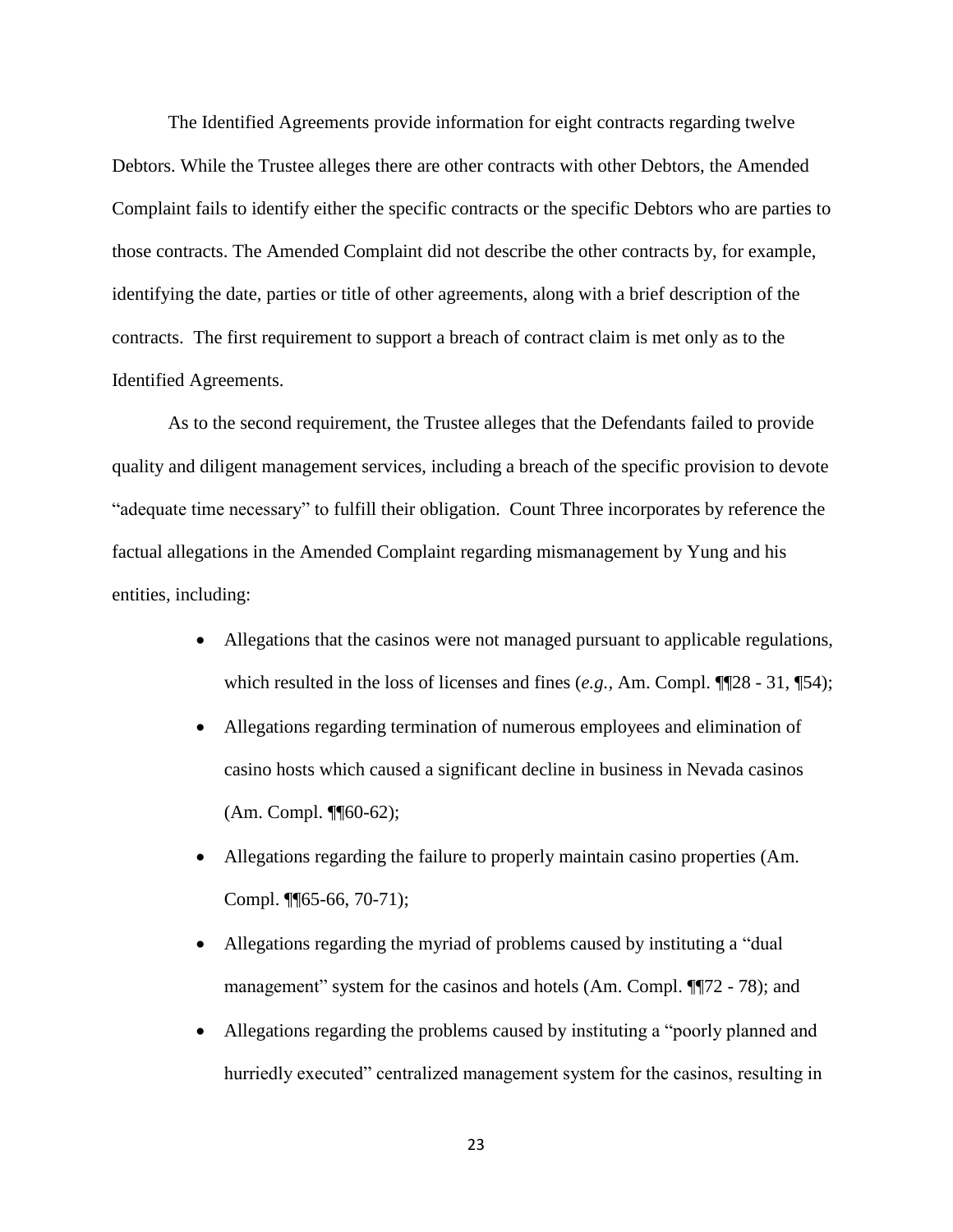accounts payable issues (Am. Compl. ¶¶84-86) and employee payroll and benefit issues (Am. Compl. ¶¶ 87, 92 - 94).

The Amended Complaint also alleges that the mismanagement caused the financial collapse of loss of enterprise value of the Debtors. (Am. Compl. ¶¶49, 58, 80, 96).

Accepting the allegations in the Amended Complaint as true and viewing them in the light most favorable to the Trustee, which is required at this stage, I conclude that the Amended Complaint contains adequate allegations to support breach of contract claims that are plausible on their face. *Cf. Domiano v. Old Forge Bank (In re Domiano)*, 422 B.R. 497, 504 (Bankr. M.D. Pa. 2009) (dismissing an amended complaint for breach of contract for failing to identify the contract or even summarize the essential terms). The breach of contract claims in Count Three with respect to the Identified Agreements will not be dismissed; however, any breach of contract claims based on contracts other than the Identified Agreements will be dismissed.

#### D. Breach of Implied Covenant of Good Faith and Fair Dealing (Count Four)

In Count 4, the Trustee alleges that Wimar and Columbia breached the implied covenant of good faith and fair dealing which is incorporated in the service agreements with the Debtors. The Amended Complaint alleges that Columbia and Wimar were required "to take such action as was in the best interest of the diligent management of the Casino properties, regardless of whether such action was in the best interest of the Hotel properties or Yung personally." (Am. Compl. ¶119.) The Defendants seek dismissal of Count Four, arguing that the Trustee's claim for breach of the implied covenant of good faith and fair dealing simply restates the breach of contract claim.

Delaware courts have determined that "[t]he implied covenant of good faith and fair dealing inheres in every contract and requires a party in a contractual relationship to refrain from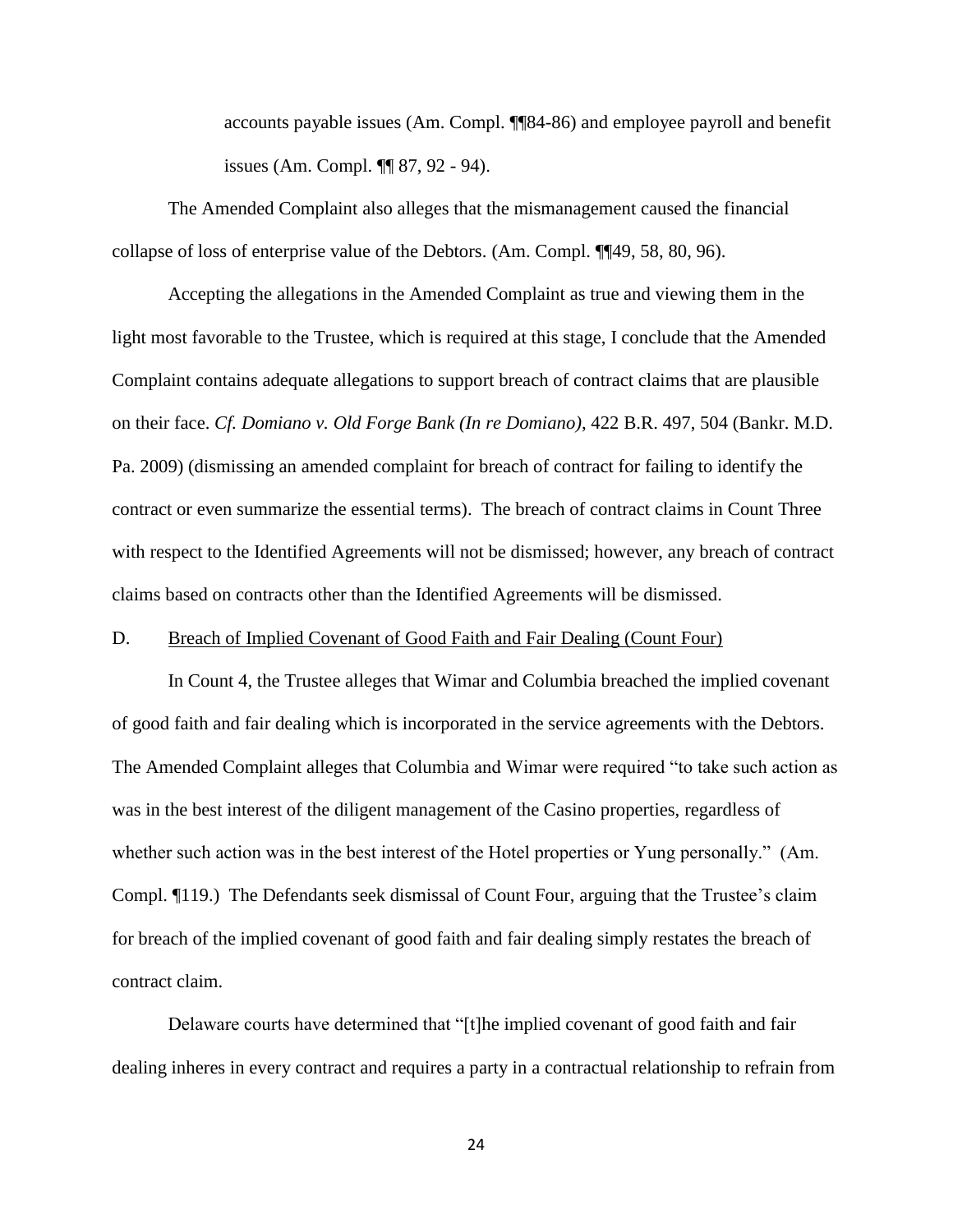arbitrary or unreasonable conduct which has the effect of preventing the other party to the contract from receiving the fruits of the bargain." *Kuroda v. SPJS Holdings, L.L.C.*, 971 A.2d 872, 888 (Del. Ch. 2009) (internal quotations and citations omitted). The *Kuroda* Court further explained:

The implied covenant cannot be invoked to override the express terms of the contract. Moreover, rather than constituting a free floating duty imposed on a contracting party, the implied covenant can only be used conservatively to ensure the parties' reasonable expectations are fulfilled. Thus, to state a claim for breach of the implied covenant, [plaintiff] must allege a specific implied contractual obligation, a breach of that obligation by the defendant, and resulting damages to the plaintiff. General allegations of bad faith conduct are not sufficient. Rather, the plaintiff must allege a specific implied contractual obligation and allege how the violation of that obligation denied the plaintiff the fruits of the contract. Consistent with its narrow purpose, the implied covenant is only rarely invoked successfully.

*Id.* (internal quotations and citations omitted). In the Amended Complaint, the Trustee alleges that Columbia and Wimar managed the Debtors in a way that unreasonably benefitted Yung's hotel properties to the detriment of the casino Debtors. The Amended Complaint contains several paragraphs alleging that the "dual management system" purposefully favored the operations of the hotels while destroying value of the casino Debtors. (Am. Compl. ¶¶72 - 80.) In other words, the Trustee alleges that Wimar and Columbia breached the covenant of good faith and fair dealing implied in the Identified Agreements when those entities unreasonably failed to manage the Debtors in accordance with the Debtors' best interests, thus denying them the fruits of the contract and resulting in damages. *See Nemec v. Shrader*, 991 A.2d 1120, 1126 (Del. 2010) ("We will only imply contract terms when the party asserting the implied covenant proves that the other party has acted arbitrarily or unreasonably, thereby frustrating the fruits of the bargain that the asserting party reasonably expected.")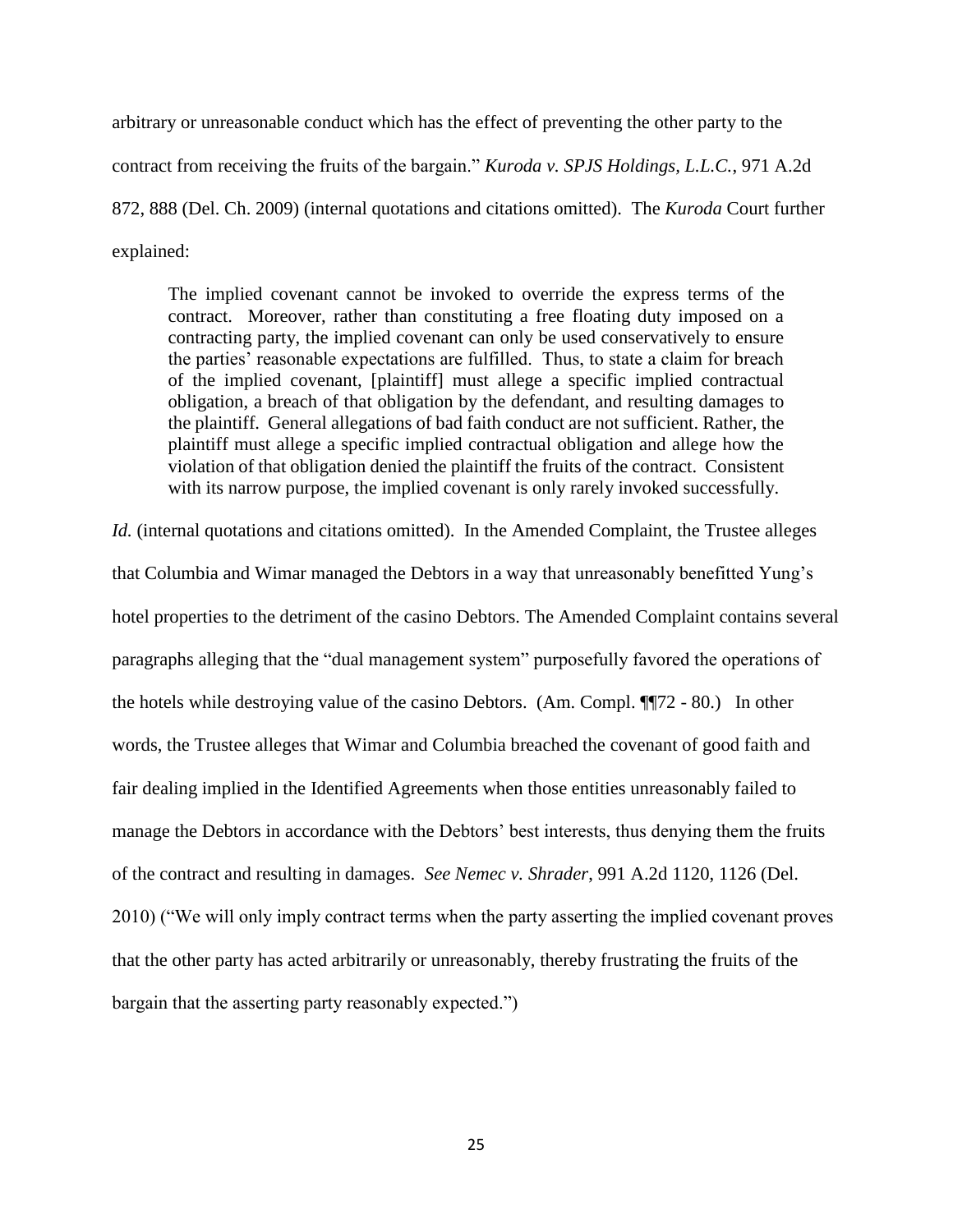Viewing the Amended Complaint's factual allegations in the light most favorable to the Trustee, which is required for the purpose of deciding the Motion to Dismiss, I conclude that Count Four should not be dismissed with respect to the Identified Agreements.

#### E. Equitable Subordination (Count Five)

Count Five of the Amended Complaint seeks to equitably subordinate claims that the Defendants have filed against the Debtors. The Amended Complaint notes that the Defendants have filed a number of claims against the Debtors on various grounds, including administrative and priority claims, indemnity claims, litigation claims and tax related claims. (Am. Compl.  $\P$ 124.)

The Defendants move to dismiss Count Five for failing to assert specific factual allegations in support of the claim, such as failing to identify an "allowed claim" that is subject to equitable subordination or the inequitable conduct underlying the claim. The Trustee replies that Count Five is based on the inequitable conduct as set forth throughout the detailed factual allegations in the Amended Complaint. Further, the Trustee argues that, although the Defendants' claims are not yet "allowed claims," the Court should consider the equitable subordination claim as part of this adversary proceeding since the Trustee's claims in Count Five arise out of the same facts and circumstances as the Trustee's other claims.

Bankruptcy Code §510(c) provides that the Court, after notice and a hearing, may equitably subordinate all or part of an *allowed* claim to all or part of any other *allowed* claim. 11 U.S.C. §510(c) (emphasis added).

In the Bankruptcy Code, "claim" is a term of art. It is defined as a "right to payment" or "right to an equitable remedy." 11 U.S.C. § 101(5). Similarly, "allowed" is a term of art, referring to the Bankruptcy Court's determination that a claim is valid and in line for distribution. See 11 U.S.C. § 502. The concept of an "allowed claim" lies at the heart of the bankruptcy process, for only those who possess allowed claims are entitled to distribution from the bankruptcy estate. *In re*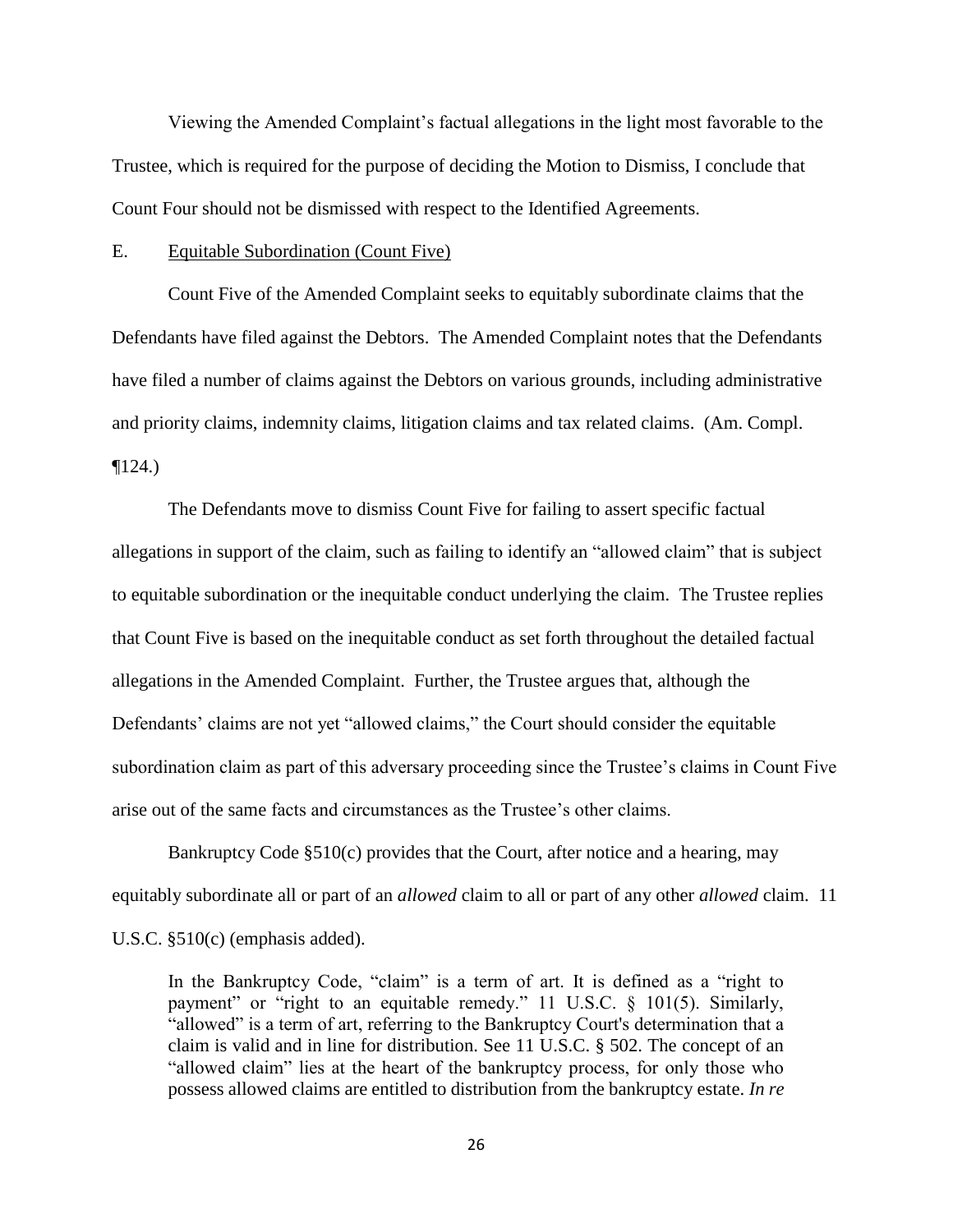*Johns*, 37 F.3d 1021, 1023 n. 1 (3d Cir.1994) ("An 'allowed claim' is one that will serve as the basis for distribution.").

*In re Insilco Tech., Inc.*, 480 F.3d 212, 216 (3d Cir. 2007). A claim will be considered allowed unless a party in interest objects. 11 U.S.C. § 502(a). *See also In re Frascella Enterprises, Inc.*, 360 B.R. 435, 457 (Bankr. E.D. Pa. 2007) ("Section 502(a) states that a claim is deemed allowed unless a party in interest objects.").

The Trustee has not identified the claims which he seeks to subordinate. Objections have been filed to the Defendants' administrative and priority claims and, accordingly, they are not allowed claims. The inference arising from the broad allegations in the Amended Complaint is that the Court should consider subordination of any and all claims submitted by the Defendants, whether allowed or not. Some courts have held that a determination about equitable subordination may be made *prior* to a determination of whether a claim is allowed. *In re Mid-American Waste Systems, Inc.,* 284 B.R. 53, 68 (Bankr.D.Del. 2002) citing *United States Abatement Corp. v. Mobile Exploration & Producing U.S., Inc. (In the Matter of United States Abatement Corp.*), 39 F.3d 556, 560 (5<sup>th</sup> Cir. 1994) (finding no requirement that a bankruptcy court address the merits of a pending claim prior to disposing of a motion for equitable subordination). However, under the circumstances in this bankruptcy case, Count Five is too vague and too broad. Count Five will be dismissed, without prejudice, so that the Trustee is not prevented from raising equitable subordination in connection with the claims objections.

#### **CONCLUSION**

For the reasons set forth above, the Motion to Dismiss will be granted, in part, as follows: (i) Count One (Breach of Fiduciary Duty) and Count Two (Aiding and Abetting Breach of Fiduciary Duty) of the Amended Complaint will be dismissed; (ii) Count Three (Breach of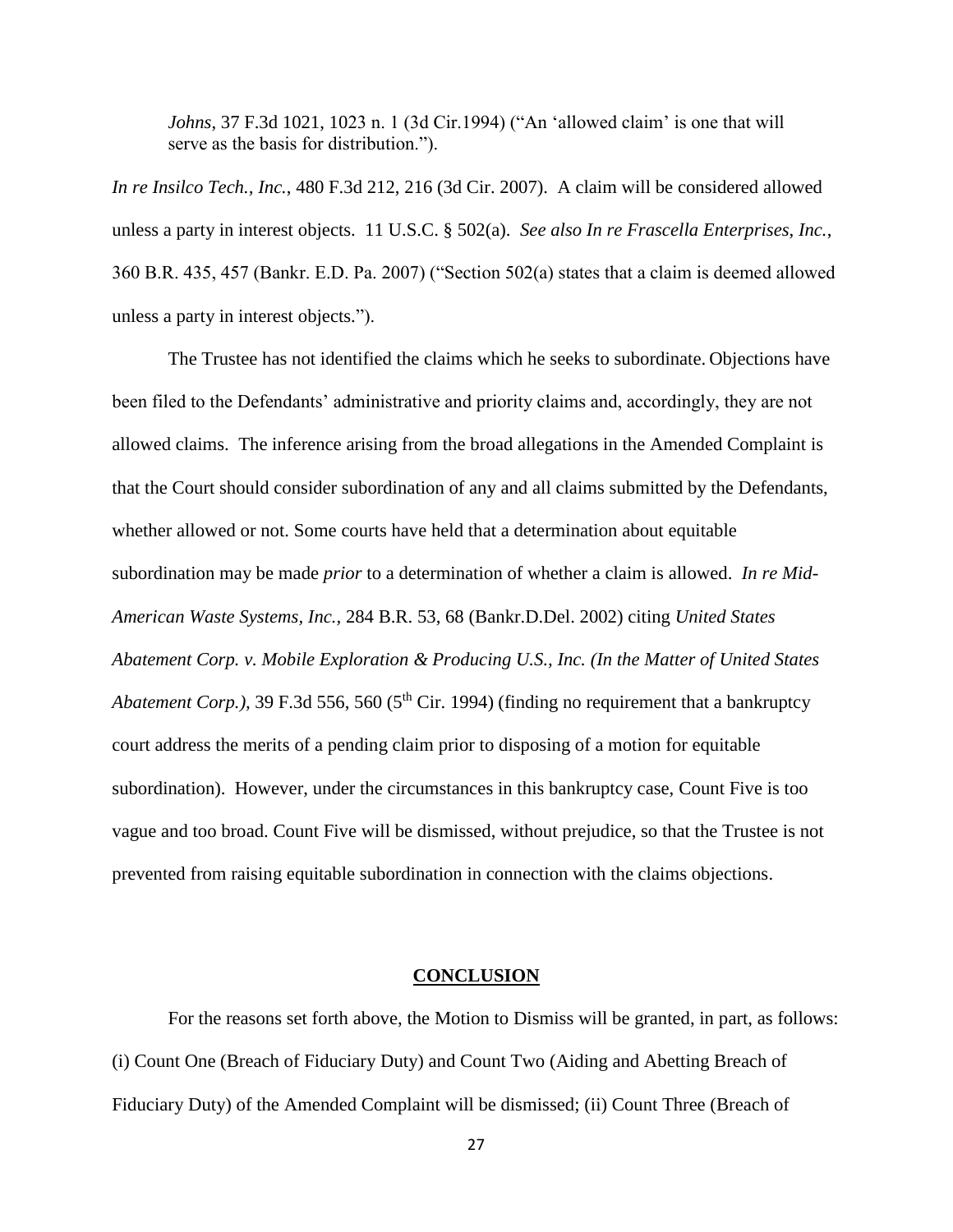Contract) of the Amended Complaint will be dismissed as to any breach of contract claim based upon contracts other than the Identified Agreements; (iii) Count Four (Breach of the Implied Covenant of Good Faith and Fair Dealing) will be dismissed as to any claims for breach of the implied covenant based on contracts other than the Identified Agreements; and (iv) Count Five (Equitable Subordination) will be dismissed, without prejudice.

The Motion to Dismiss will be denied, in part, as follows: (i) Count Three (Breach of Contract), will not be dismissed with respect to the breach of contract claims based upon the Identified Agreements; and (ii) Count Four (Breach of the Implied Covenant of Good Faith and Fair Dealing) will not be dismissed with respect to claims based upon the Identified Agreements.

An appropriate order follows.

BY THE COURT:  $\sim$   $\sim$   $\sim$   $\sim$   $\sim$ AREY TED STATES BANKRUPTCY JUDGE

Dated: November 25, 2014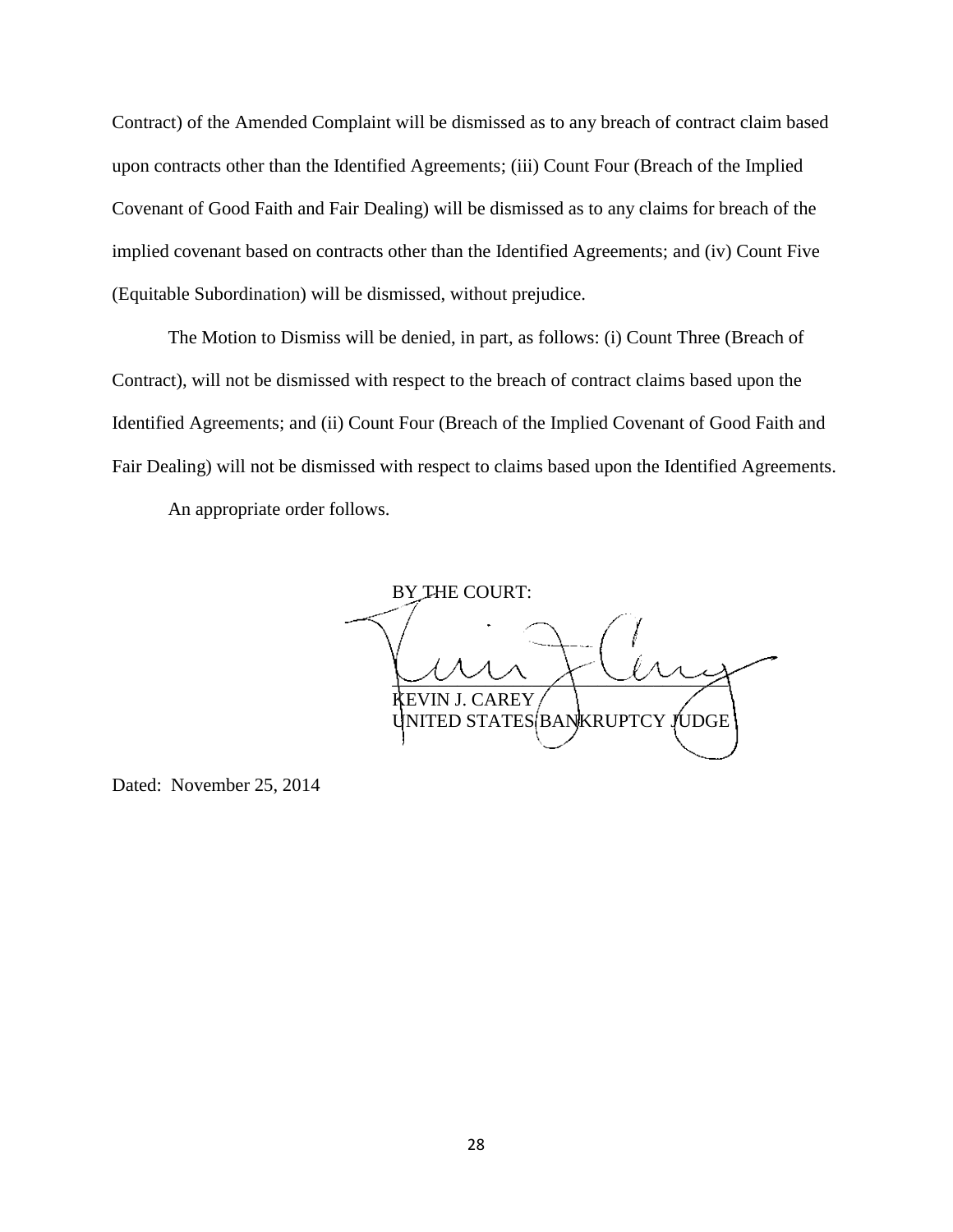# **UNITED STATES BANKRUPTCY COURT FOR THE DISTRICT OF DELAWARE**

| In re:                                                                                                                      | Chapter 11                   |
|-----------------------------------------------------------------------------------------------------------------------------|------------------------------|
| TROPICANA ENTERTAINMENT, LLC, et al.,                                                                                       | Case No. 08-10856 (KJC)      |
| Reorganized Debtors.                                                                                                        | Jointly Administered         |
| Lightsway Litigation Services, LLC as Trustee of<br>Tropicana Litigation Trust,                                             |                              |
| Plaintiff,<br>V.                                                                                                            | Adversary No. 10-50289 (KJC) |
| William J. Yung, III; Wimar Tahoe Corporation<br>f/k/a Tropicana Casinos and Resorts, Inc.;<br>Columbia Sussex Corporation, |                              |
| Defendants.                                                                                                                 |                              |

## **ORDER**

**AND NOW**, this  $25<sup>th</sup>$  day of November, 2014, upon consideration of the Motion to

Dismiss the Amended Complaint (the "Motion to Dismiss") (D.I. 59), and the response thereto,

after oral argument and for the reasons stated in the foregoing Memorandum, it is hereby

## **ORDERED** that:

- (i) The Motion to Dismiss is **GRANTED**, in part, as follows:
	- (a) Count One (Breach of Fiduciary Duty) is dismissed;
	- (b) Count Two (Aiding and Abetting Breach of Fiduciary Duty) is dismissed;
	- (c) Count Three (Breach of Contract) is dismissed as to any breach of contract claim based upon contracts other than the eight contracts attached to the Amended Complaint (the "Identified Agreements");